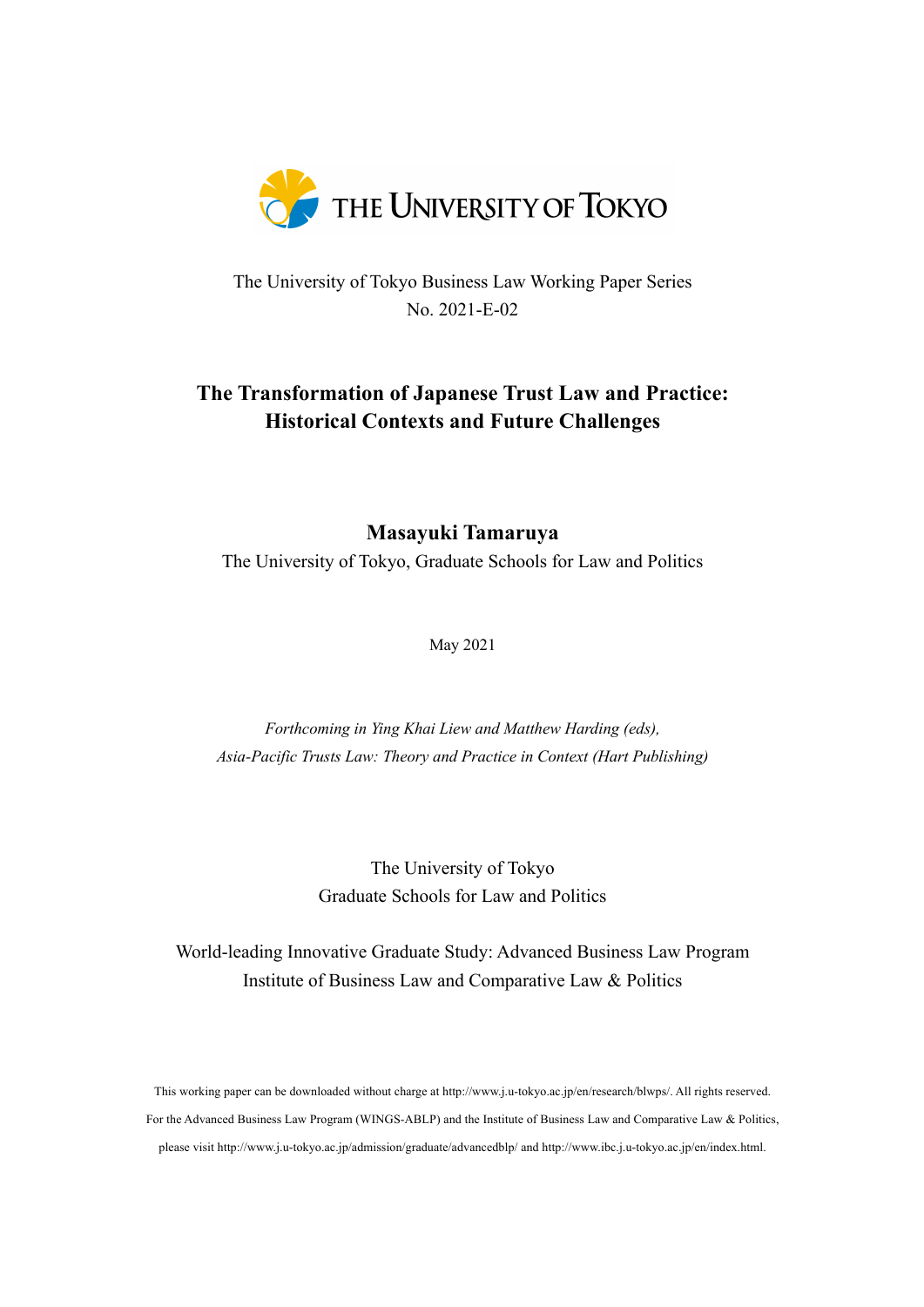## The Transformation of Japanese Trust Law and Practice: Historical Contexts and Future Challenges

## Masayuki Tamaruya, University of Tokyo

#### <Abstract>

*Japan is one of the earliest civil law jurisdictions that introduced common law trust by statute. The Trust Act of 1922 was enacted as Japan's first comprehensive trust legislation. Since then, trust has been used mostly for commercial purposes. Today, commercial trust is a zillion yen industry.*

*The new Trust Act, which was introduced in 2006 to replace the 1922 Act, reform was primarily motivated by the desire to increase flexibility of trust law to meet the needs of the increasingly complex commercial trust practices. Nevertheless, the 2006 Act contained several provisions that expressly authorize the use of trusts for succession planning. With the rapid aging of the Japanese society, the past decade has seen growing interests in what are commonly known as 'family trusts,' where the settlor looks to his family or friends to serve as trustee to manage his or family assets or oversee succession.*

*This paper will proceed as follows. Part I will provide historical overview of Japanese trust practices, and introduce some of the major commercial uses of trusts. Part II will discuss the recent rise of family trusts and some of the issues that they brought about. Against the historical background, Part III will attempt a doctrinal exposition of some of the major doctrine of trust law, with some speculation on what changes might be visible on the horizon. Part IV will look at some of the challenges that Japanese trust practice is facing in cross-border contexts.*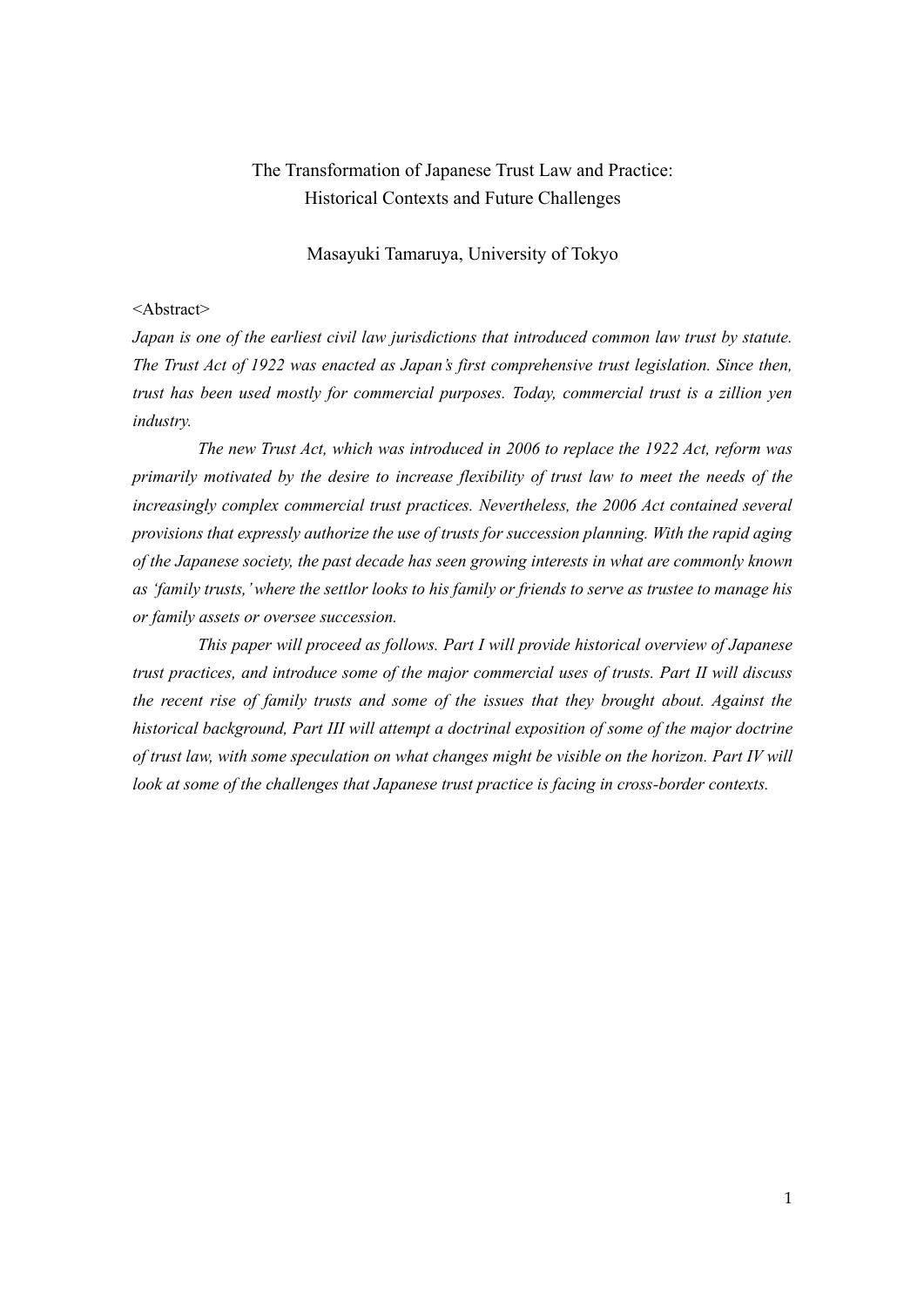#### Introduction

Japan is one of the earliest civil law jurisdictions that introduced common law trust by statute.<sup>1</sup> The Trust Act of 1922 was enacted as Japan's first comprehensive trust legislation. Since then, trust has been used mostly for commercial purposes. Today, commercial trust is a zillion yen industry. According to the latest statistics published by the Trust Companies Association of Japan, the trust property held by trust banks amount to 1,201.9 trillion yen as of March 2019.<sup>2</sup> 79.3% of those assets are held in custodial capacities, and 10.3% in managerial capacities.

In 2006, the new Trust Act was introduced to replace the  $1922$  Act.<sup>3</sup> The reform was primarily motivated by the desire to increase flexibility of trust law to meet the needs of the increasingly complex commercial trust practices. Nevertheless, the 2006 Act contained several provisions that expressly authorize the use of trusts for succession planning. With the rapid aging of the Japanese society, the past decade has seen growing interests in what are commonly known as 'family trusts,' where the settlor looks to his family or friends to serve as trustee to manage his or family assets or oversee succession.

This paper will proceed as follows. Part I will provide historical overview of Japanese trust practices, and introduce some of the major commercial uses of trusts. Part II will discuss the recent rise of family trusts and some of the issues that they brought about. Against the historical background, Part III will attempt a doctrinal exposition of some of the major doctrine of trust law, with some speculation on what changes might be visible on the horizon. Part IV will look at some of the challenges that Japanese trust practice is facing in cross-border contexts.

## I. Historical reception and commercial uses

#### (1) Reception of Trust and Trust Act of 1922

The introduction of common law trust in Japan goes back to the beginning of the twentieth century. The initial motive was to introduce foreign capital by adopting mortgage trust as used in financial markets in the U.S. and the U.K.. In 1905, the Secured Bond Trust  $Act<sup>4</sup>$  was enacted to facilitate collateral bond issues by authorizing trust companies to hold and manage

<sup>&</sup>lt;sup>1</sup> During the 1920s, Liechtenstein, Mexico and Panama also introduced trust law by legislation. KW Ryan, 'The Reception of the Trust' (1961) 10 International and Comparative Law Quarterly 265, 265.

<sup>&</sup>lt;sup>2</sup> Trust Companies Association of Japan (TCAJ), 'The Overview of Trusteeship as of March 2019' (2019) 279 Trusts 94, 94.

<sup>3</sup> Makoto Arai, 'Japan' in Alon Kaplan ed., *Trusts in Prime Jurisdictions* (4th edn 2016) 255, 270. For general over view of Japanese trust law, Masayuki Tamaruya, 'Japanese Law and the Global Diffusion of Trust and Fiduciary Law' (2018) 103 Iowa L Rev 2229; Makoto Arai, 'Trust law in Japan: inspiring changes in Asia, 1922 and 2006', in Lusina Ho & Rebecca Lee (eds), *Trust Law in Asian Civil Law Jurisdictions* (2013) 27.

<sup>4</sup> Secured Bond Trust Act, Law No. 52 of 1905.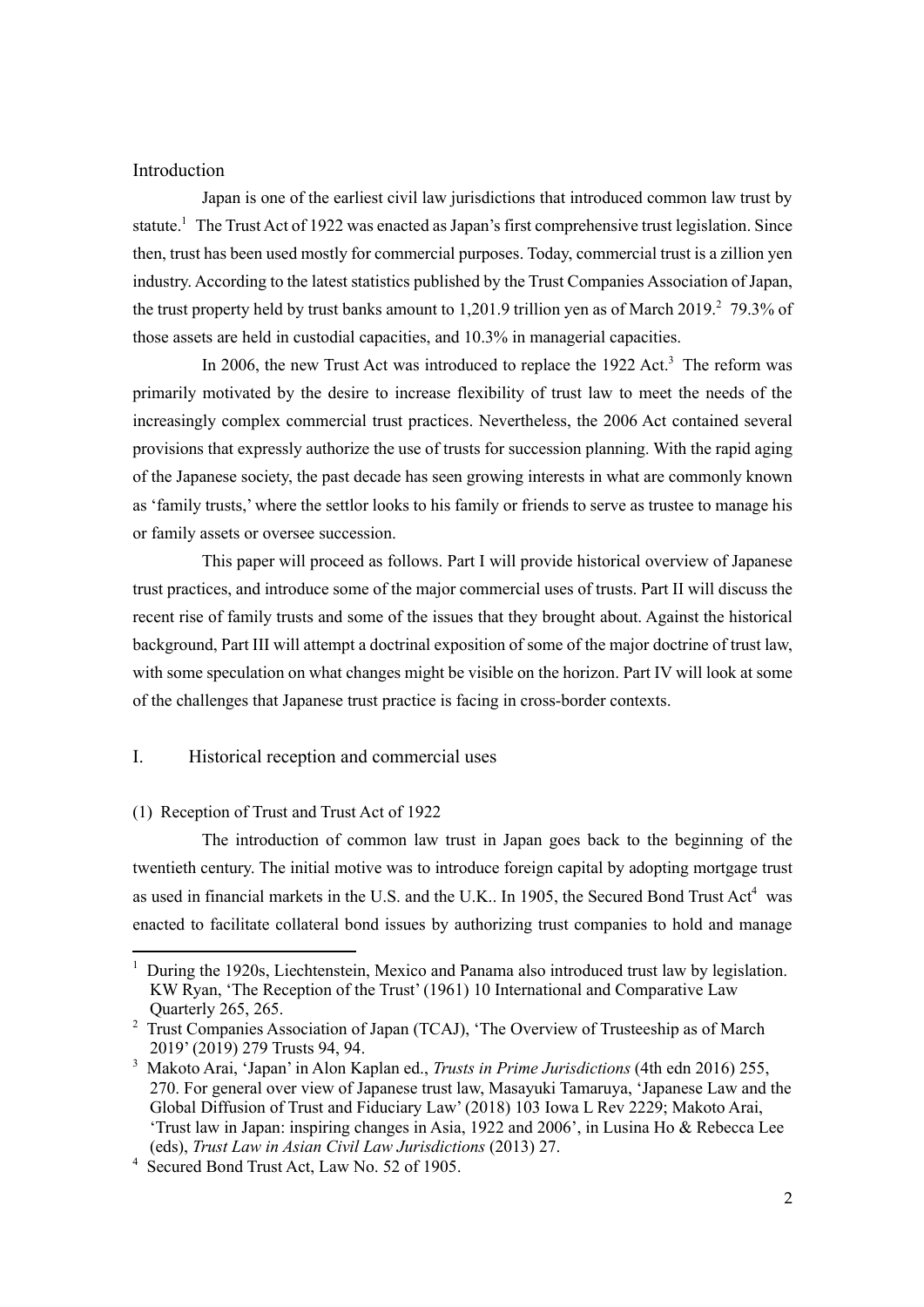certain corporate assets in trust as collateral. Between 1923 and 1931, Japanese electricity companies issued bonds in the New York and London, with 16 issues of 22.8 million U.S. dollars and 9.9 million pounds in total. $5$ 

In 1922, a comprehensive trust legislation was introduced. The Trust Act of 1922 was drafted with reference to the Indian Trust Act and California Civil Code, as well as the trust law as was then found in English case law.<sup>6</sup> At the time, there was no felt need to use trust to manage family assets across generations. In fact, the primary motive of the Trust Act, along with its regulatory counterpart, Trust Business Act, was to regulate the trust companies, many of which sprang up shortly after the 1905 Act but often engaged in shadowy business of land speculation and loan sharking.

Japanese commercial trust practice and industry regulation was imposed in Korea and Taiwan, which Japan ruled as colony until its defeat in World War II. Although the direct rule ended in 1945, similar patterns of commercial trusts and statutory provisions can be found in South Korea, Taiwan, and to some extent mainland China.<sup>7</sup>

## (2) Post-WWII development and commercial trusts

Commercial uses continued to dominate the post-war trust practices in Japan. Trust banks were the exclusive provider of trust services until the entry requirement was gradually relaxed in 1985 and onward. Shortly after the war, the main services of the trust banks were money trusts, where trust companies would accept funds from a large number of investors and administer those funds by making long-term loans to the heavy industries. As the economy become matured, the trust was put to increasingly complex commercial transaction.

*Money trusts and loan trusts*: The dominant form of money trust during the early postwar years was known as loan trust, a Treasury-supervised form of collective investments authorized under legislation in  $1952$ .<sup>8</sup> The loan trust worked just like a bank deposit, where trust contract routinely guaranteed the return of capital and expected dividend.<sup>9</sup> Both policymakers and trust bankers were aware that loan trusts were not the proper form of trusts; they were intended as temporary crisis-avoidance measure. Nevertheless, the product was popular among the middle-

<sup>5</sup> Takeo Kikkawa, *The Development of Japanese Electric Industry and Matsunaga Yasuzaemon* (1995) 104–35.

<sup>6</sup> Stelios Tofaris, 'Trust Law Goes East: The Transplantation of Trust Law in India and Beyond' (2015) 36 J of Legal History 299, 323-26.

 $7$  Lusina Ho & Rebecca Lee, 'Reception of the Trust in Asia: An Historical Perspective' in Lusina Ho & Rebecca Lee (eds), *Trust Law in Asian Civil Law Jurisdictions* (2013) 10, 25- 26.

<sup>8</sup> Loan Trust Act, Law No. 195 of 1952

<sup>9</sup> Takanori Kamibayashi, 'The Rise and Fall of Loan Trusts and the Future of Trust Banks' (2000) 68(2) Keizai Shirin 247, 253.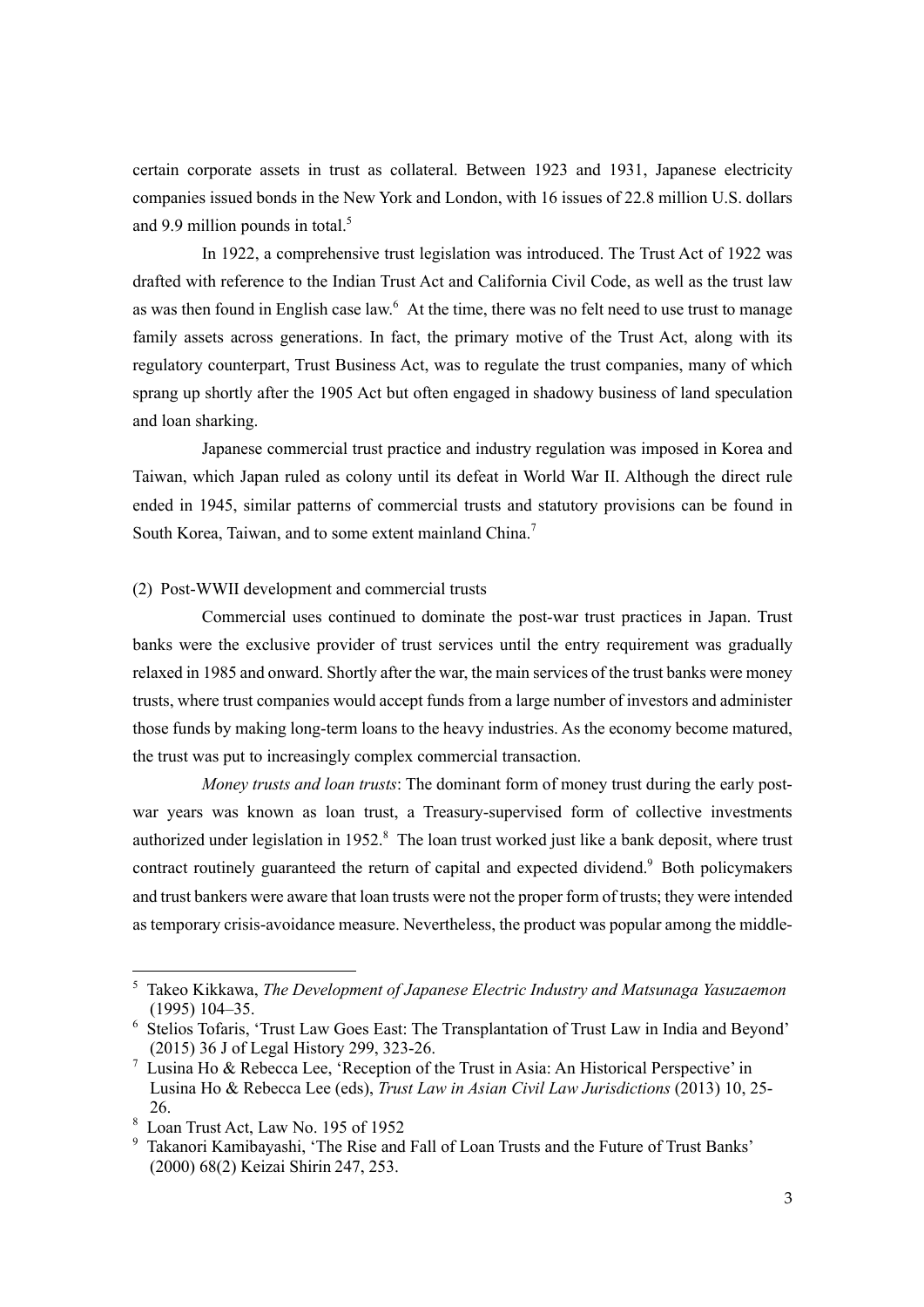class population, fulfilling the stated purpose of 'facilitat[ing] ordinary investors' financing of the industries and thereby contribut[ing] to the continuous long-term supply of funds to the exploitation of natural resources and other industrial activities.'<sup>10</sup>

Until 1980s, funds accumulated by loan trusts dwarfed other categories of assets, with total assets hitting the peak of 50.7 trillion yen in 1993.<sup>11</sup> As the trust industry began to engaged in more complex trust transactions in the 1980s, the share of loan trust declined. By 2000s, trust companies ceased to manage any loan trust. Nevertheless, the loan trust set the tone of Japanese commercial trust practices where it served the broad cohort of middle class in the form of collective investment. Even today, tailor-made money trusts are used as a vehicle for collective investment, with 125.2 trillion yen held in money trusts in 2019.<sup>12</sup>

*Investment trust*: Although initially dwarfed by loan trust, investment trust became increasingly important in the trust industry. Modelled after unit trusts in England, investment trusts are a collective investment mechanism using trusts that allows relatively small-scale investors to access broad range of securities under management by investment specialists. The first investment trust certificate was issued in 1941.<sup>13</sup> Securities investment trusts were created on the basis of the Trust Act until 1951, when special legislation was enacted to provide regulatory framework.<sup>14</sup> The total assets held in investment trusts hit its initial peak of 57 trillion yen in 1989, but with the collapse of the bubble economy decreased to 38 trillion yen in 1997. From then, the amount grew more than five times to reach 209.9 trillion yen in 2019.<sup>15</sup>

*Pension and employee benefit trusts*: By 1960s Japanese business corporations had begun to offer pension payment upon employees' retirement. Tax law was amended to provide favourable treatment to qualified pension plans.<sup>16</sup> Trust banks serving for pension plans offer a range of services, which include the investment and management of the pension assets, the design of pension structure and actuarial computation, ensuring compliance with regulatory rules, and distributing a range of benefits to employees and retirees. Although the recent years have seen a series of reforms in the pension system, the total amount under administration in pension trusts has been relatively stable for the past 15 years, ranging from 72 to 86 trillion yen, with the latest figure being 82.0 trillion yen in  $2019$ <sup>17</sup>

*Real estate trust and land trust*: In the late 1970s the trust banks began to accept greater

<sup>&</sup>lt;sup>10</sup> Loan Trust Act,  $\S$  1.

<sup>&</sup>lt;sup>11</sup> Kamibayashi (n 9) at  $258-60$ .

<sup>&</sup>lt;sup>12</sup> TCAJ (n 2), at 95.

<sup>13</sup> Nomura Securities Research Department, *Empirical Studies of Investment Trust* (1942).

<sup>&</sup>lt;sup>14</sup> Securities Invest Trust Act, Law No 198 of 1951, renamed by Law No 97 of 2000 as Investment Trust and Investment Corporation Act.

<sup>&</sup>lt;sup>15</sup> TCAJ (n 2), at 95.

<sup>&</sup>lt;sup>16</sup> Oualified retirement pension was recognized in 1962, and welfare pension fund in 1966.

 $17$  TCAJ (n 2), at 95.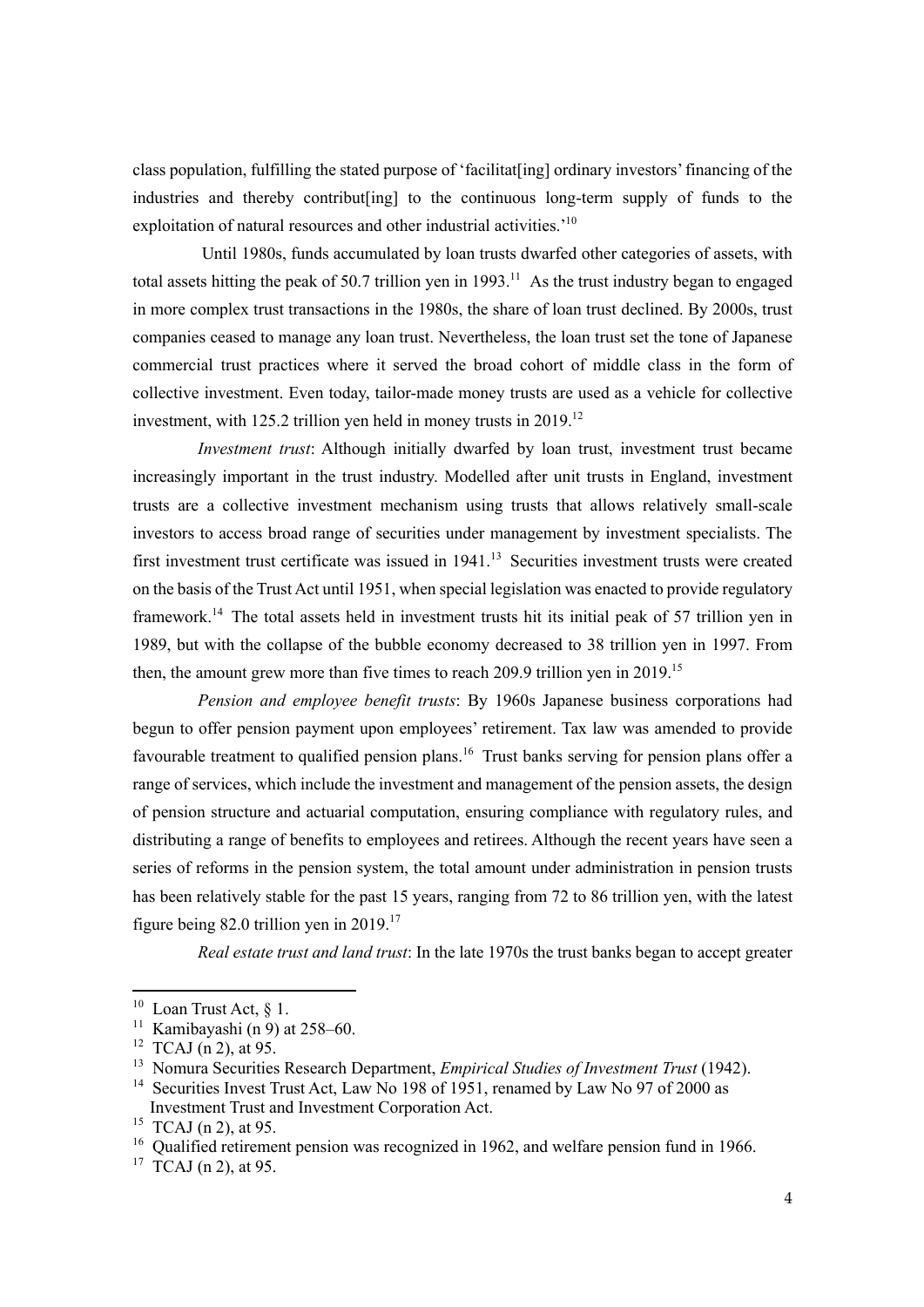varieties of property that required complex management. One such example is called real estate trusts, in which the trust bank receives the transfer of real estates from the settlor and manages and administers them to distribute income during the duration of the trust and return the assets upon termination. Land trusts, which involves more extensive development of land, construction of facilities and administration of enterprises, began in 1984 to explore the then-rising property value.<sup>18</sup> However such trusts were hit hard by the collapse of economic bubble in 1990.<sup>19</sup>

One such land trust reached the Supreme Court in *Mitsubishi UFJ Trust Bank v. Hyogo Prefecture.* <sup>20</sup> In 1987, Hyogo Prefecture, a local government in the western part of Japan, conveyed its real property to Toyo Trust Bank, so the bank would hold the real property in trust for the benefit of the local government. Under the trust contract, the trust bank was to develop and maintain recreational facilities upon the land while providing financing to the project by mortgaging the trust property. Unfortunately, the property price depreciated in the 1990s, and the operation began to lose money and accumulate debts far exceeding the value of the trust property. The trust bank paid off the debt and issued proceedings against the beneficiary to seek reimbursement of expenses. The Japanese Supreme Court ruled for the plaintiff, holding that the relevant contract provision invoked by the defendant beneficiary did not specifically excluded the plaintiff's right to compensation as provided in the 1922 Trust Act.<sup>21</sup>

Following the 2006 reform, the trustee can be reimbursed from the beneficiary only upon agreement.<sup>22</sup> In the meanwhile trust banks have ceased to undertake trusteeship that involve active management of enterprise. The need for such service was taken over by the securitization involving real estates.

*Securitization*: In 1980s, Japanese financial institutions and business corporations began to issue securities on the back of segregated assets held in trust. This mechanism is attractive for businesses wanting to obtain cashflow on the basis of the value of their illiquid assets and improve their financial position. Typical examples are securitization of loan credits held by financial institutions and securitization of sales credits held by business corporations. Securities backed by real property have also been sold to investors in the real estate investment trust market. As of 2019, assets under securitization is 80.5 trillion yen, of which 36.5 trillion yen involved chose in action, and  $40.3$  trillion yen involved real estates.<sup>23</sup>

<sup>18</sup> Symposium, 'Land trusts set in motion' (1984) 827 Jurist 6.

<sup>&</sup>lt;sup>19</sup> 'The Basics of "Real Estate Trusts"' (2012) 1940 Kin'yu Homu Jijo 56, 57.

<sup>20</sup> *Mitsubishi UFJ Trust Bank v Hyogo Prefecture,* 2136 Hanji 30 (Supreme Court, Nov. 17, 2011).

<sup>&</sup>lt;sup>21</sup> Trust Act 1922 § 36(2) as then applicable provided that when the trustee paid out tax or other expenses or suffered loss during the course of trust administration without any fault on his part, he shall be entitled to exercise his right to compensation.

<sup>&</sup>lt;sup>22</sup> Trust Act 2006 § 48(5).

<sup>&</sup>lt;sup>23</sup> TCAJ (n 2), at 95.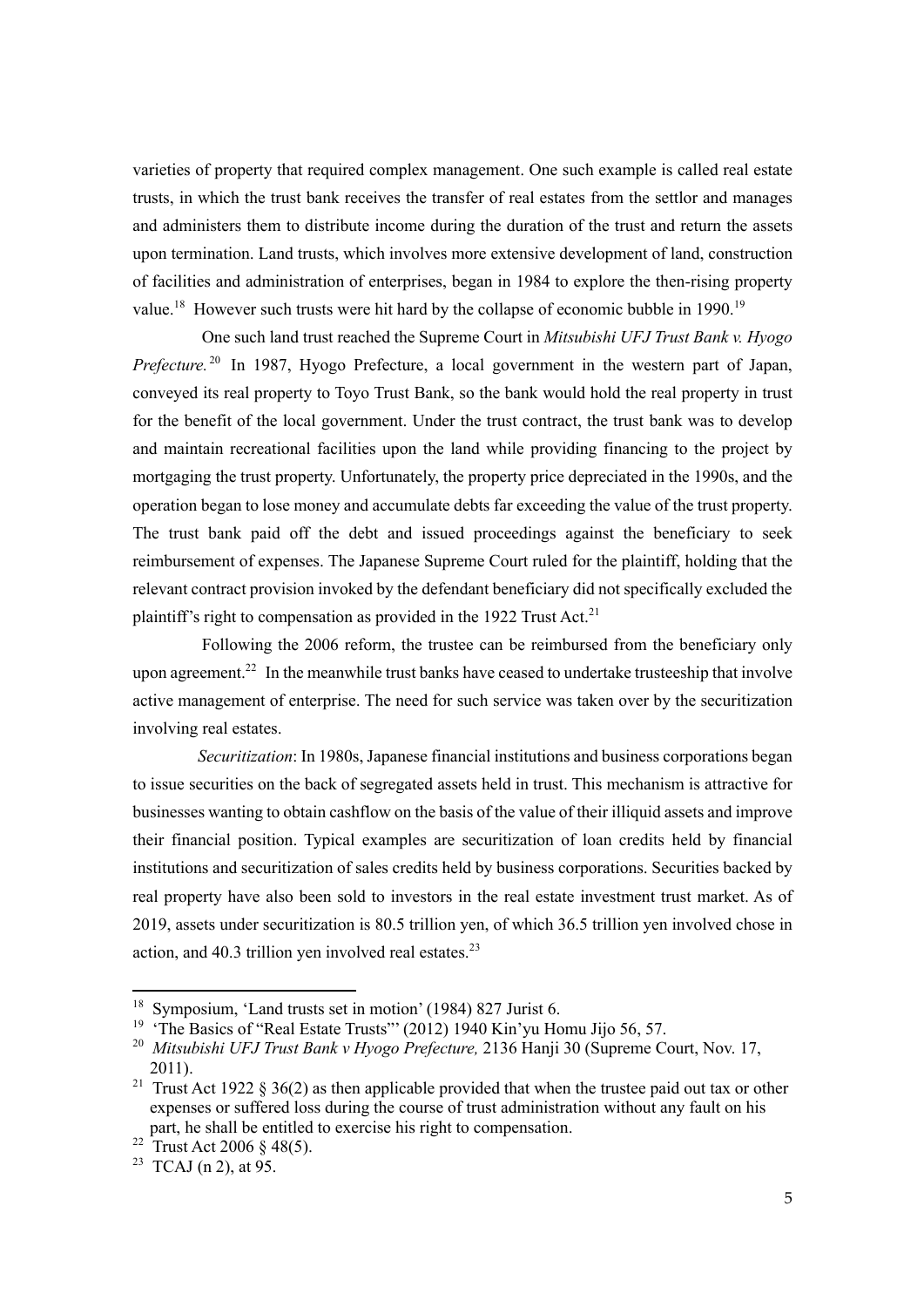Although Japan was following the U.S. model of mortgage-backed securities in the 1970s, creating a hospitable environment for securitization was difficult well into 1990s.<sup>24</sup> Just to name a few legal impediments, perfecting the transfer of loan and receivables was a complex and costly process; establishing special purpose vehicle used for securitization was also costly; and the beneficial interest could not be recognized as securities under the securities legislation at the time. While a series of special legislation was introduced to overcome each of these impediments, the discontent created an impetus to reform the trust legislation. The Trust Business Act was reformed in  $2004^{25}$  and Trust Act was overhauled in  $2006$ .<sup>26</sup>

#### (3) The 2006 reform and its implication

The new Trust Act represented a wide-ranging reform. As explained in detail in Part III., the reform newly allowed declaration of trust, rearranged the provisions on duty of loyalty, and allowed the trustee to delegate his administrative responsibility. The Act sought to keep the law up to date with commercial trust practices by introducing limited liability trust, authorizing securitization of beneficial interests, and introducing optional provisions on majority voting by multiple beneficiaries, as well as introducing trust-related offices such as trust enforcers and beneficiary representatives.

*Security trust*: Trust Act of 2006 also allowed the trustee to hold security interest separately from the main debt.<sup>27</sup> By holding securities for the benefit of the multiple lenders for instance in syndicated loans, the trust banks can expect to increase efficiency in managing the collateral, and reduce paperwork when the creditors transfer their choses in action.

*Will-substitute and successive beneficiaries trusts:* At the same time, the 2006 Act contained provisions that expressly authorize the use of trust commonly observed in common law jurisdictions. One can make a will-substitute trust, where the settlor can receive benefit from the trust during his life, and upon his death, the benefit would shift to whoever he designates as beneficiaries.<sup>28</sup> One can also create a trust with successive beneficiaries, where a particular beneficiary's beneficial interest ceases upon his death and another beneficiaries' interests arise as stated in the trust.<sup>29</sup> In 2009, trust banks began to accept such trusts.<sup>30</sup>

Will-substitute trusts became quickly popular. 160,020 such trusts were created by

<sup>&</sup>lt;sup>24</sup> Hideki Kanda, 'Securitization in Japan' (1998) 8 Duke J. Comp. & Int'l L. 359.

<sup>&</sup>lt;sup>25</sup> Trust Business Act, Law No 154 of 2004.

 $26$  Trust Act, Law No 208 of 2006.

<sup>&</sup>lt;sup>27</sup> Trust Act § 3(i)(ii).

<sup>&</sup>lt;sup>28</sup> Id  $\S$  90. Similarly to American revocable trust, the settlor has the right to modify the trust during his life. See Uniform Trust Code §§ 601-603.

<sup>29</sup> Id § 91.

<sup>&</sup>lt;sup>30</sup> Megumu Teramoto, 'Recent Development on Will-Substitute Trusts' (2014) 2 Trust Forum 57, 58–59.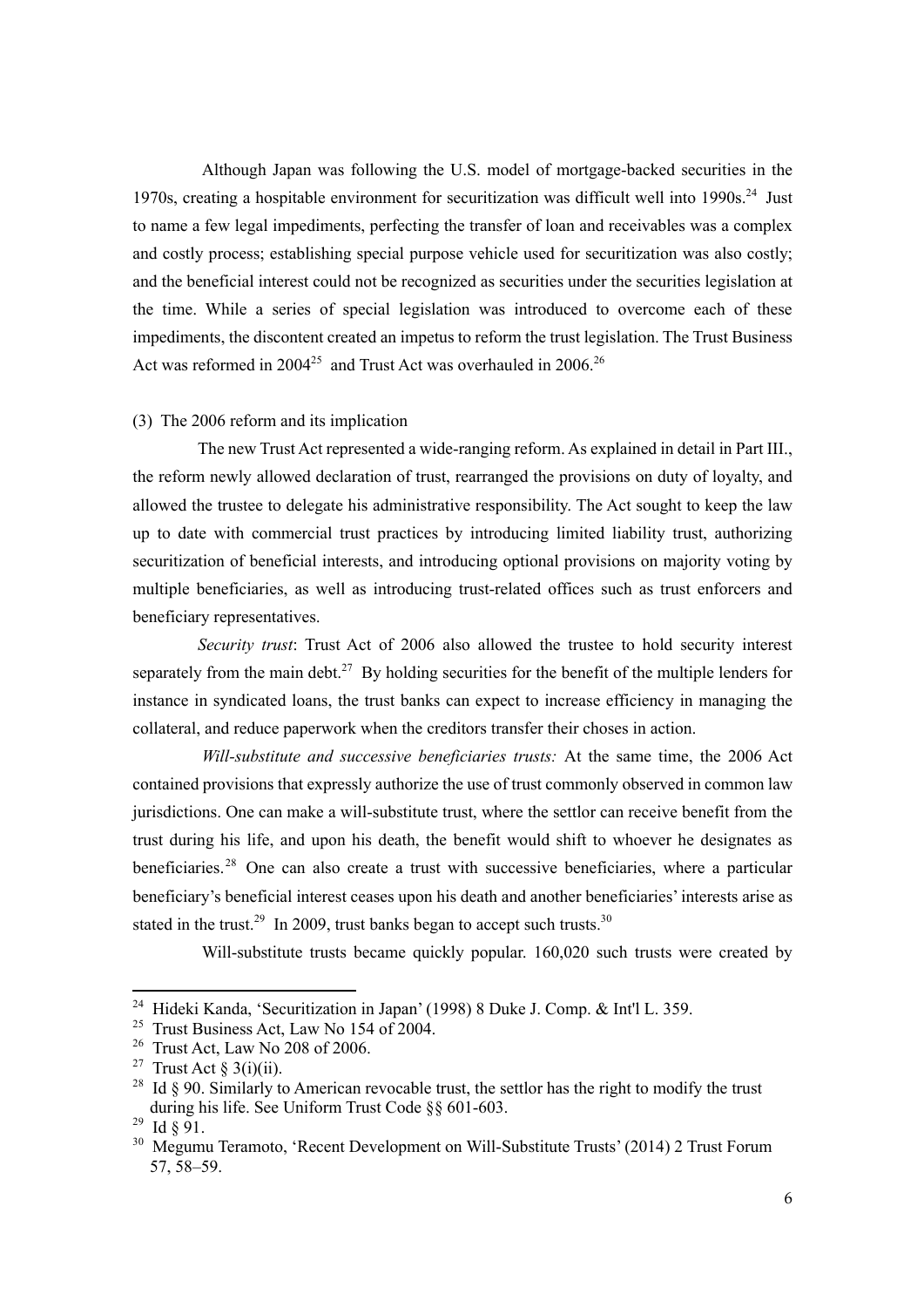$2019<sup>31</sup>$  In 2013, the government began to provide tax incentives for certain categories of lifetime gift-giving, and trust banks now offer qualifying trust products. Between 2013 and 2019, 220,598 qualifying trusts were created for funding education expenses with total assets of 1.59 trillion yen.<sup>32</sup> Between 2015 and 2018, 5,343 qualified trusts with assets totalling 15.1 billion yen were created to prepare for marriage and childrearing.<sup>33</sup> Because the tax exemption is limited to gifts up to 15 million yen (equivalent to USD 140,000) and 10 million yen respectively, the scale of these trusts is inevitably limited, making them more attractive to middle class senior citizens than to high net-worth individuals.

### II. Family trust and charitable trust

## (1) The rise of family trusts

The impact of the 2006 Act was not limited to the world of trust banks. As the reform removed doubt as to legality of trans-generational use of trusts, property owners began to look to trusts for the purpose of managing and succeeding their family assets. In many such trusts, someone among settlor's family members serve as a trustee, who are in turn aided by professional advisors.<sup>34</sup> The rise of family trusts coincided with the rapid aging of the Japanese society, with a flurry of legislative reform taking place in the area of guardianship and succession law. Notably, the reform of guardianship system had created a near-crisis situation, where the family courts around the country were experiencing serious difficulty monitoring guardians and preventing abuse.

The increase of family trusts in the 2010s gave rise to a number of disputes created by hastily prepared trusts. Only a decade ago, trusts were exclusively undertaken by trust banks under the financial regulator's auspices and rarely made their way to court. Suddenly the court is asked to rule on some of the basic issues of trust law.

In *Holographic Will Trustee v Ueno Department Store* (2016), for instance, the court made a strenuous effort to give effect to a holographic will that the decedent created a few weeks before death to disinherit one of her heirs.<sup>35</sup> The trust asset consisted of the shares of a family company the decedent and her late husband succeeded from her father. She appointed an attorney as the trustee and executer of her will, and directed him to hold the stock in trust for the benefit

 $31$  TCAJ (n 2), at 96.

<sup>&</sup>lt;sup>32</sup> Id at 89. Taxation Special Measures Act, Law No 26 of 1957, § 70-2-2, inserted by Law No 5 of 2013.

<sup>&</sup>lt;sup>33</sup> TCAJ, 'The Overview of Trusteeship as of March 2018' (2019) 279 Trusts 89, 93. Taxation Special Measures Act, Law No. 26 of 1957, § 70-2-3, inserted by Law No. 5 of 2013.

 $34$  The Prime Minister's license is required to undertake trusteeship in the course of business. Trust Business Act §§ 2(1), 3.

<sup>35</sup> *Holographic Will Trustee v. Ueno Department Store,* 2325 Hanji 41 (Tokyo High Ct. October 19, 2016).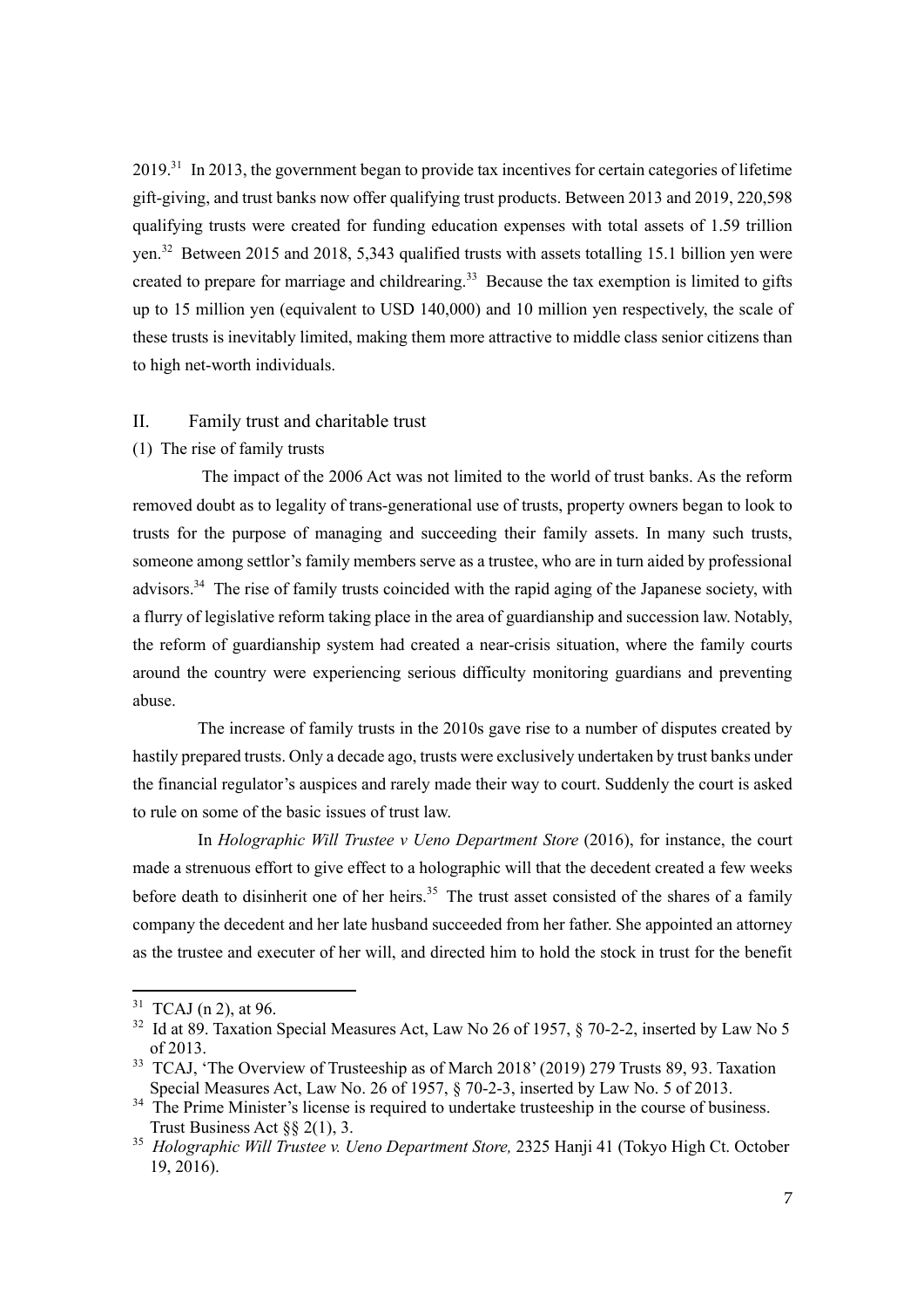of her younger son's son until he comes of his age. The company was in the middle of a family feud, and things went wrong shortly after the settlor's death. The company board refused to approve the share transfer, which was required in the article of incorporation. The younger son, realizing that his son's entitlement under the trust invaded the decedent's elder son's daughter's forced share, acted as his guardian and agreed with the elder son, also acting as guardian of his minor daughter, to divide the shares between the two grandchildren. The agreed share transfer was approved by the board, and the shareholders' meeting was held, where the attorney=trustee=executor was removed from the position of company's statutory auditor which he had long held.

In a civil litigation filed by the humiliated trustee, the court ruled that the purpose of the trust was frustrated when the share transfer was disapproved by the board. Rather than invalidating the trust, however, the court held that the trust terminated and the shares devolved to the younger son's son, effectively approving the transaction between the younger son's son and elder son's daughter brokered by their fathers as parent guardians. The court justified the ruling on the basis of the settlor's implied intent, but ironically it failed to achieve the settlor's objective of vesting the attorney with the shareholder's right to be exercised on behalf of her favoured grandson. The court conceded this point, but stated that the outcome was unavoidable in light of the forced heirship claim and parental capacity to act as the minor child's natural guardian, which is not present in most common law jurisdictions. While the case serves as a reminder of the difficulty of transplanting the trust into a civil law jurisdiction, one is left to wonder whether any better outcome could have been achieved had the settlor carefully planned in advance.

#### (2) Trust and forced heirship

One basic question that the 2006 reform has left ambiguous is how the trust can be reconciled with forced heirship. In *Disinherited Eldest Son v. Favoured Second Son* (2018).<sup>36</sup> the Tokyo District Court for the first time squarely faced the issue. In this case the settlor conveyed all the real estates in trust so that 'the entire family assets be managed and maintained, and ritual be conducted continuously by the second son and his descendants with the overriding objective of bringing prosperity to the family.' The settlor designated himself as the life-time beneficiary, and directed that upon his death the beneficial interest shift to his children. The settlor had three children, and the second son was to receive four sixths of the beneficial interests, while the eldest son and the daughter was to receive one sixth each. Upon the death of all three children, the beneficial interests were to be distributed equally to the second son's children. The beneficiaries were entitled to receive the financial benefit that arises from the sale, lease or other disposition of the trust assets. The second son was designated trustee and was also given the right to use the trust

<sup>36</sup> 30 Kin'yu Houmu Jijo 78 (Tokyo District Court, September 12, 2018).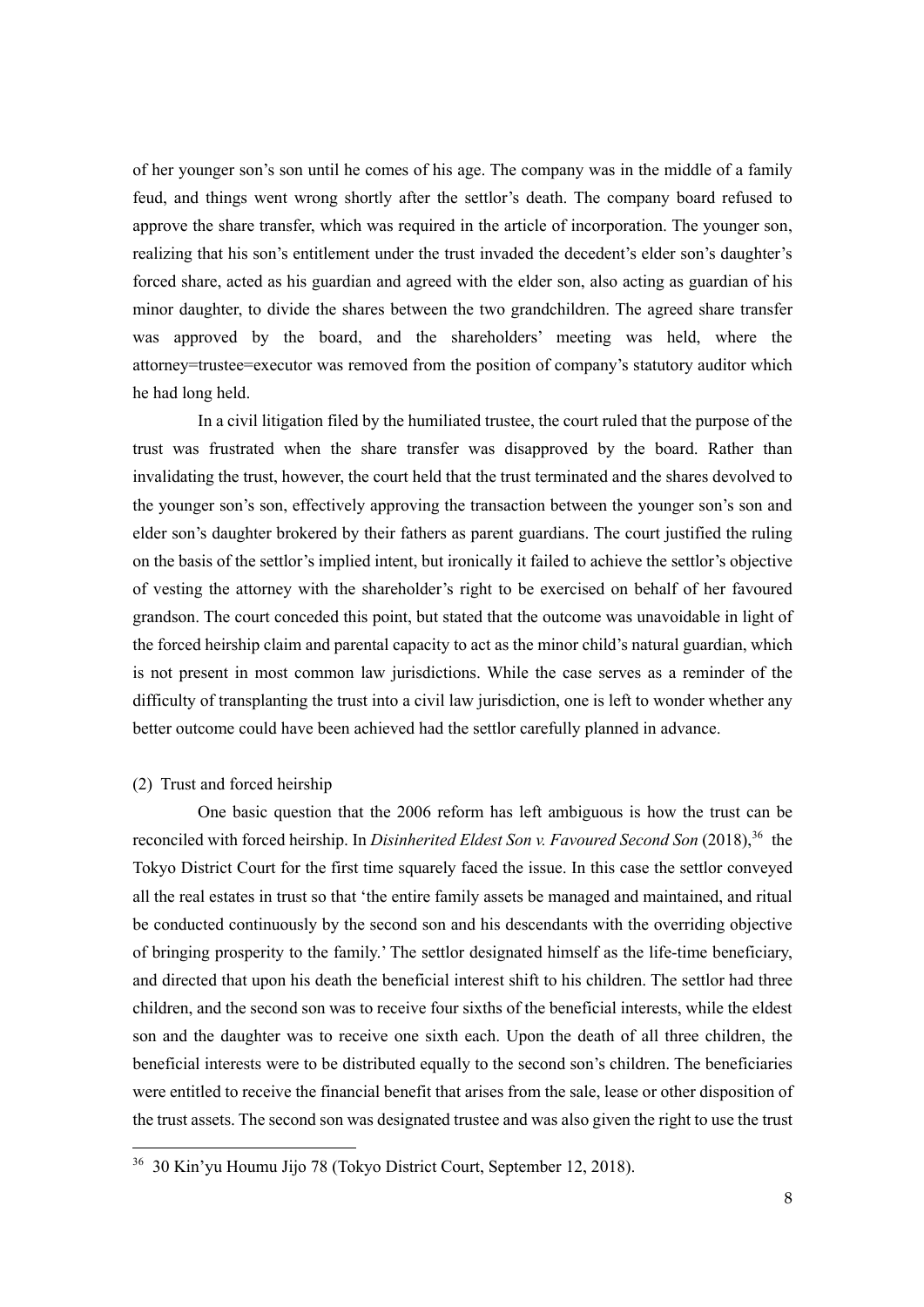assets for himself for free.

When the eldest son sued the second son, the court invalidated the trust in part and upheld the trust in part. In so doing, the court divided the trust property in two groups. The first group consisted of those assets that were unlikely to be sold or generate income, which included the family residential house valued at ¥352,415,200. Finding that this part of the trust was a disguised attempt to evade forced heirship claims, the court ruled that the trust was, to the extent that it concerned this group of assets, contrary to the public order and thus invalid. The defendant was required to transfer the co-ownership interest as to one sixth of the property. The second and remaining part of the trust assets had good prospect of generating income, mostly in the form of rent payment. Because the eldest son was entitled to receive one sixth of the beneficial interest, the court upheld this portion of the trust, rejecting his argument that the entire trust be set aside.

The court's holding made clear that forced heirship constitutes the public order under the Japanese law of succession. At the same time, the court refused to invalidate the entire trust, even if it was designed to and did infringe particular forced heirship. However, one might question whether giving one-sixth ownership to the unsaleable assets and one-sixth entitlement to the income generated from the remaining property was sufficient to protect the eldest son's forced heir entitlement. Given that he cannot leave none of the assets in the second category to his descendant, what he received was arguably much less than his entitlement to the one-sixth of his father's estate. The case reflects the conceptual and practical challenges that the Japanese judiciary had to confront with. As of writing, the case is appealed and under review by Tokyo High Court.

#### (3) Charitable trust

The first charitable trust in Japan was created in 1977. Since then, charitable trusts have steadily increased both in number and in the total assets held. The total assets hit its peak in 2001, with 73.7 billion yen held in 566 charitable trusts, although the scale of philanthropy has since declined, and according to the latest figures, 438 charitable trusts held 57.1 billion yen in  $2019<sup>37</sup>$  Similarly to commercial trusts, trusteeship for virtually all public interest trusts has been undertaken by trust banks. Due to the strict permission standard and tax law requirement, Japanese charitable trusts now hold only cash and engage in only grant-making. However, this may change after the ongoing reform of charitable trust legislation.

In 2018, the Legislative Council for the Ministry of Justice published the General Outline of the proposed reform, laying the ground for the legislative bill to be presented to Parliament.<sup>38</sup> The General Outline proposes to broaden the trustee bases by enabling ordinary

<sup>37</sup> TCAJ (n 2) 89*.*

<sup>38</sup> Ministry of Justice Legislative Council, *General Outline for the Revision of Public Interest*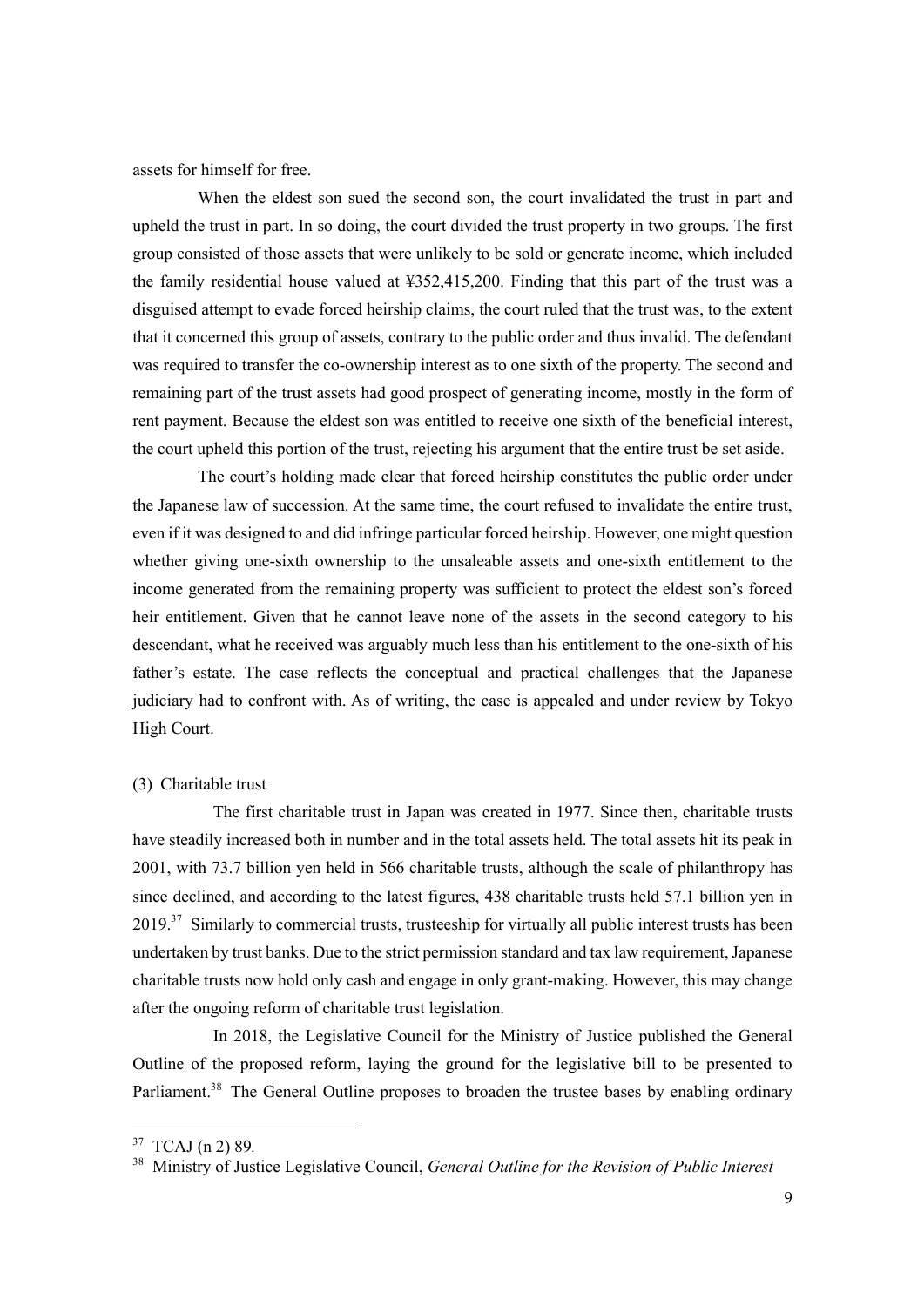individuals or corporations to serve as trustees.<sup>39</sup> The General Outline also proposes to facilitate the use of charitable trust for more extensive works than what had effectively been limited to distribution of grants or scholarship.<sup>40</sup> These proposed shifts have raised concern that the reformed charitable trusts might be susceptive to abuse. The General Outline makes a number of proposals to enhance accountability in the management of the trusts.<sup>41</sup> One of the them is the introduction of a mandatory trust supervisor (*shintaku-kanrinin*),<sup>42</sup> which had been introduced earlier in the context of non-charitable purpose trusts following the off-shore practice of trust enforcer.<sup>43</sup> In order to ensure that the trust supervisor exercises independent oversight over the trustees, the General Outline provides that the supervisor cannot be related to the trustees or settlors or to their family or employees.<sup>44</sup>

The reform of charitable trusts is intended to integrate the reform of trust law and that of non-profit organization law, both of which took place in 2006. With the rise of family trust, one would hope that the reform would create hospitable environment for charitable giving and civic activities. All this would depend on the how the charitable trust bill will be enacted and implemented.<sup>45</sup>

## III. Doctrinal exposition

Against the background of the long-standing use of commercial trusts and the recent rise of family trust, the doctrinal exposition of Japanese trust is warranted. The discussion will also attempt to put the Japanese trust law in a broader comparative context.

## (1) Creation of trust

Trust can be created by using one of the following three methods. <sup>46</sup> The first and prototypical method is trust contract. The second is by will, which was not common while the trust was used for commercial purposes, but is now becoming more common with the rise of family trusts. The third method is by declaration, which was made available by the 2006 reform. For fear of abuse, however, the Trust Act specifically requires the declaration be made in writing

*Trust Act* (December 18, 2018). For the drafter's account, see Yuichiro Nakatsuji, *Outline of the Interim Proposal on the Revision of the Charitable Trust Act*, 273 TRUST 152 (2018).

<sup>&</sup>lt;sup>39</sup> General Outline  $\S$  4, at 3-4.

<sup>40</sup> *Id.* at § 9.

<sup>&</sup>lt;sup>41</sup> *Id.* at § 5 (trust supervisor), §§ 7, 8 (administrative authorization), § 11 (disclosure);

<sup>&</sup>lt;sup>42</sup> General Outline  $\S$  5, at 5-6.

<sup>43</sup> Trust Act §§ 258(4); 123-130.

<sup>&</sup>lt;sup>44</sup> General Outline  $\S$  5-2(2).

<sup>&</sup>lt;sup>45</sup> Masayuki Tamaruya, 'The use of trusts for charitable purposes: a comparative perspective' (2019) 11 Trust Forum 11.

 $46$  Trust Act § 3(i)-(iii).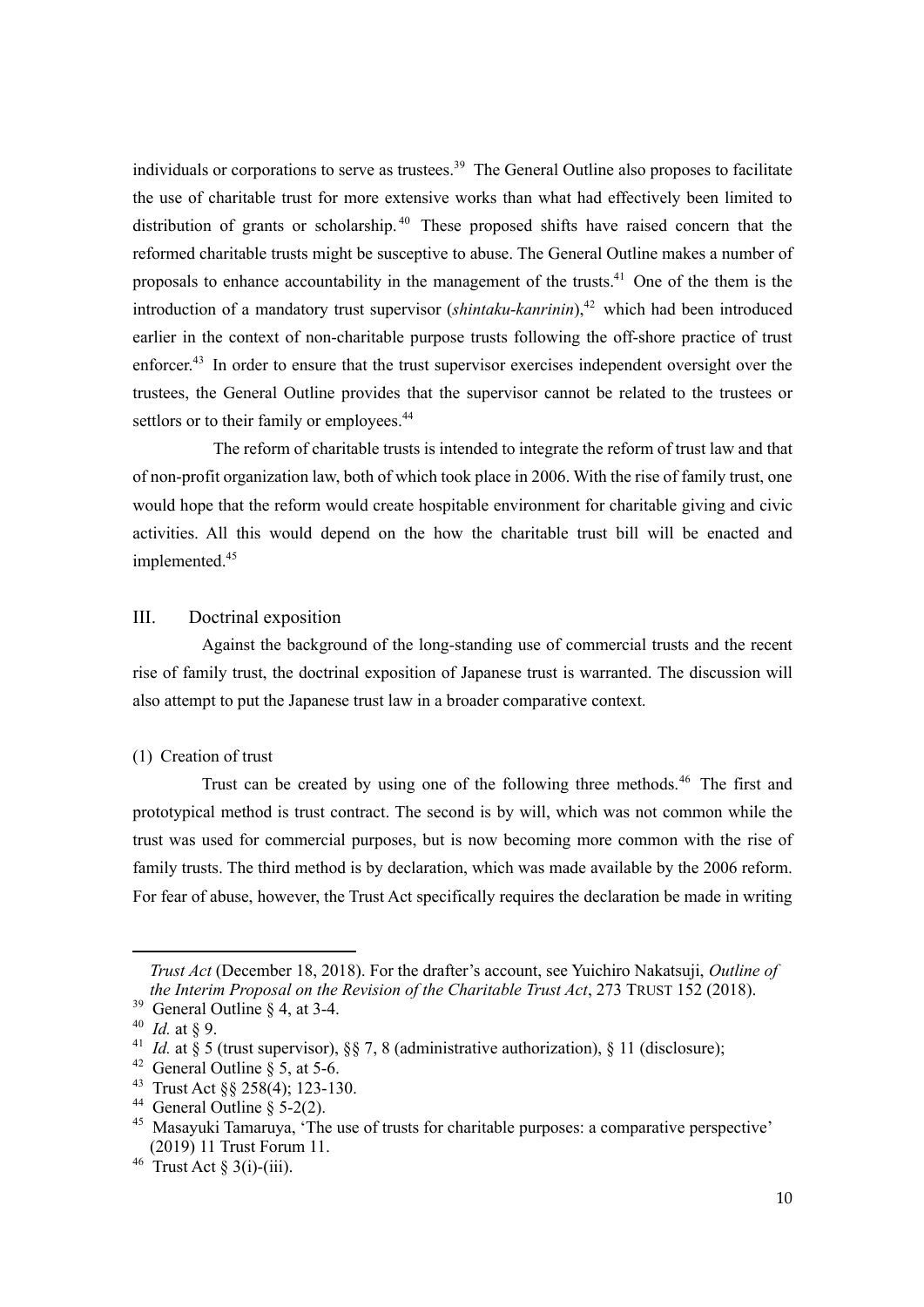with ascertainable date that complies with the Ministry of Justice's regulation.<sup>47</sup>

The fact that trust contract is considered the prototype has some important implications. First, Japanese trust law confers certain powers on the settlor. For instance, the settlor has the right to request the trustee to produce the accounting documents;<sup>48</sup> petition the court to appoint new trustee,<sup>49</sup> remove a trustee,<sup>50</sup> or issue a trust property administration order;<sup>51</sup> or agree with the beneficiary to remove the trustee,<sup>52</sup> modify the trust,<sup>53</sup> or terminate the trust.<sup>54</sup> While giving settlor control over trust administration is often controversial in Anglo-Commonwealth jurisdictions,<sup>55</sup> Japanese trust lawyers, along with other lawyers in civil law jurisdictions, have been rather sanguine about it. Japanese trust practitioners have never appeared ambitious in attracting offshore-style trust businesses.

Japanese contractarian approach was clearly influenced by Langbein's thesis that the trust can be seen as a business deal that allows flexible arrangement between the parties to the transaction.<sup>56</sup> The theory was certainly attractive to Japanese commercial trust practitioners.<sup>57</sup> Nevertheless, in civil law jurisdictions the law of contract is not regarded as a mere enforcement of the bargain struck by the parties to the contract. The courts in civil law jurisdictions is more willing to impose obligations beyond what is provided in the contractual documents both before and after the formation of the contract. In fact, the Trust Business Act does not allow exemption of trustee's duty of care liability, and this is not considered a contradiction with the contractarian notion of Japanese trust.<sup>58</sup>

If the trust asset is comprised of property subject to registration, such as real estate, automobile and patent, registration is required to assert a claim against a third party.<sup>59</sup> In the case of real property, the registration requires publication of the name and address of the settlor, the trustee and the beneficiaries, the purpose of the trust, the method of administration of trust assets,

- $49$  Id § 62(4).
- $50$  Id § 58(4).
- $51$  Id § 63(1).
- $52$  Id § 58(1).
- $53$  Id § 149(3).
- $54$  Id § 164(1).

<sup>&</sup>lt;sup>47</sup> Id §§ 3(iii), 4(3).

<sup>&</sup>lt;sup>48</sup> Id § 38(6).

<sup>&</sup>lt;sup>55</sup> Lionel Smith, 'Give the People What They Want? The Onshoring of the Offshore' (2018) 103 Iowa LR 2156.

<sup>56</sup> John H. Langbein, 'The Contractarian Basis of the Law of Trusts' (1995) 105 Yale LJ 625.

<sup>57</sup> Hideki Kanda, 'Japanese Commercial Trusts—An Introduction' in Seiichi Ochiai et al. eds., *Festschrift for Professor Tsuneo Ootori: The Trajectory and the Future of Modern Corporate Legislation* (1995) 581.

<sup>&</sup>lt;sup>58</sup> Trust Business Act  $\S 28(2)$ .

<sup>59</sup> Id § 14.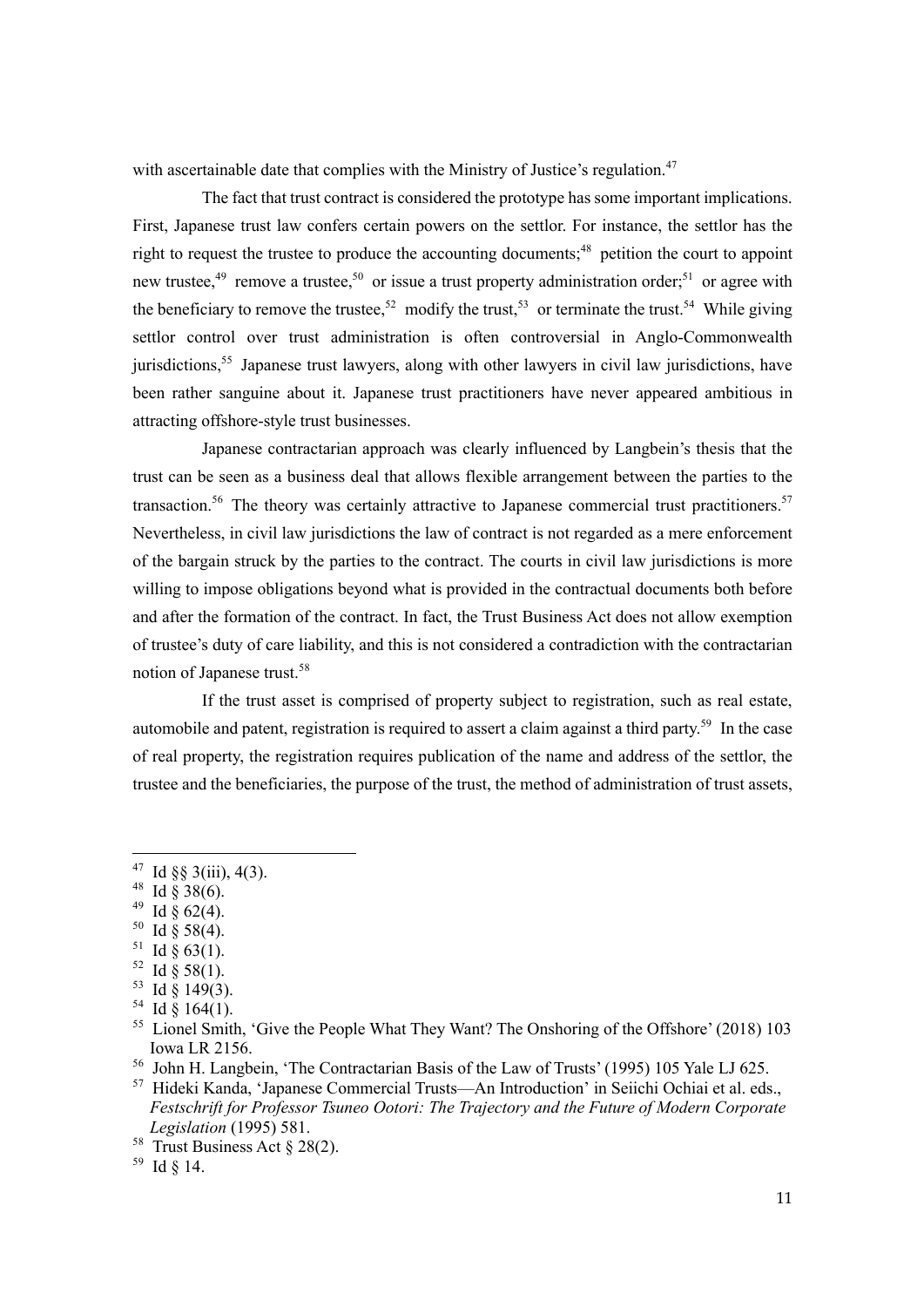the grounds for termination of the trust, and other terms of the trust.<sup>60</sup> The registration is required as a matter of domestic property transfer regime, and it predates the recent cross-border initiatives to fight against money-laundering. $61$ 

The Trust Act does not provide for what is known in common law jurisdictions as constructive trust or resulting trust. However, in *Nakata Construction Co v East Japan Construction Guaranty Co* (2002)*,* <sup>62</sup> the Japanese Supreme Court implied a trust where none of the parties had expressed a wish to create one. The case concerned a construction company, which had received advance payment from the local government for the agreed service under a construction contract. When it went into bankruptcy before completing its work, the bankruptcy administrator sought to collect the advance payment kept in a separate bank account as part of the bankrupt estate. The defendant had paid out to the local government upon the bankrupt company's default pursuant to its guarantee obligation for the bankrupt company's provision of service. The Japanese Supreme Court rejected the bankruptcy administrator's claim and held that upon construction company's receipt of advance payment in the special account, a trust contract arose in which the recipient held the fund for the benefit of the government. The Court considered it material that under the relevant legislation and contractual arrangements, the bankrupt company could withdraw from the separate bank account only for the purpose of the specific construction work and by following designated procedures subject to the guarantee company's audit. In the absence of statutory authorization of resulting trust or constructive trust, the Japanese Supreme Court justified the trust in terms of the parties' intent. Some commentators have compared this implied trust with the English Quistclose trust,  $63$  although the exact nature of the trust may need to be rehashed as the case law develops in the future.

## (2) The nature of trust and the beneficial interest

The Trust Act defines the trust as 'an arrangement in which a specific person … administers or disposes of property in accordance with a certain purpose (excluding the purpose of exclusively promoting the person's own interests…) and conducts any other acts that are necessary to achieve said purpose.' 64

This definition characterizes the trust as a relation between a trustee and either a beneficiary or a specified purpose. The prominence of purpose is reminiscent of the definition in

<sup>&</sup>lt;sup>60</sup> Real Property Registration Act, Law No 123 of 2004,  $§$  97(1).

 $61$  Ho & Lee (n 7) 23.

 $62\,$  56(1) Minshu 20 (Sup. Ct., Nov. 17, 2002).

<sup>63</sup> Masami Okino, 'Public Work Advance Payment and Trust: Supreme Court Case of January 17, 2002 Re-Considered' in Yoshihisa Nomi et al eds, *Law and Policy in the Study of Civil Law: In Celebration of 70th Birthday of Professor Yoshinobu Hirai* (2007) 367, 389-411.

 $64$  Trust Act § 2(1).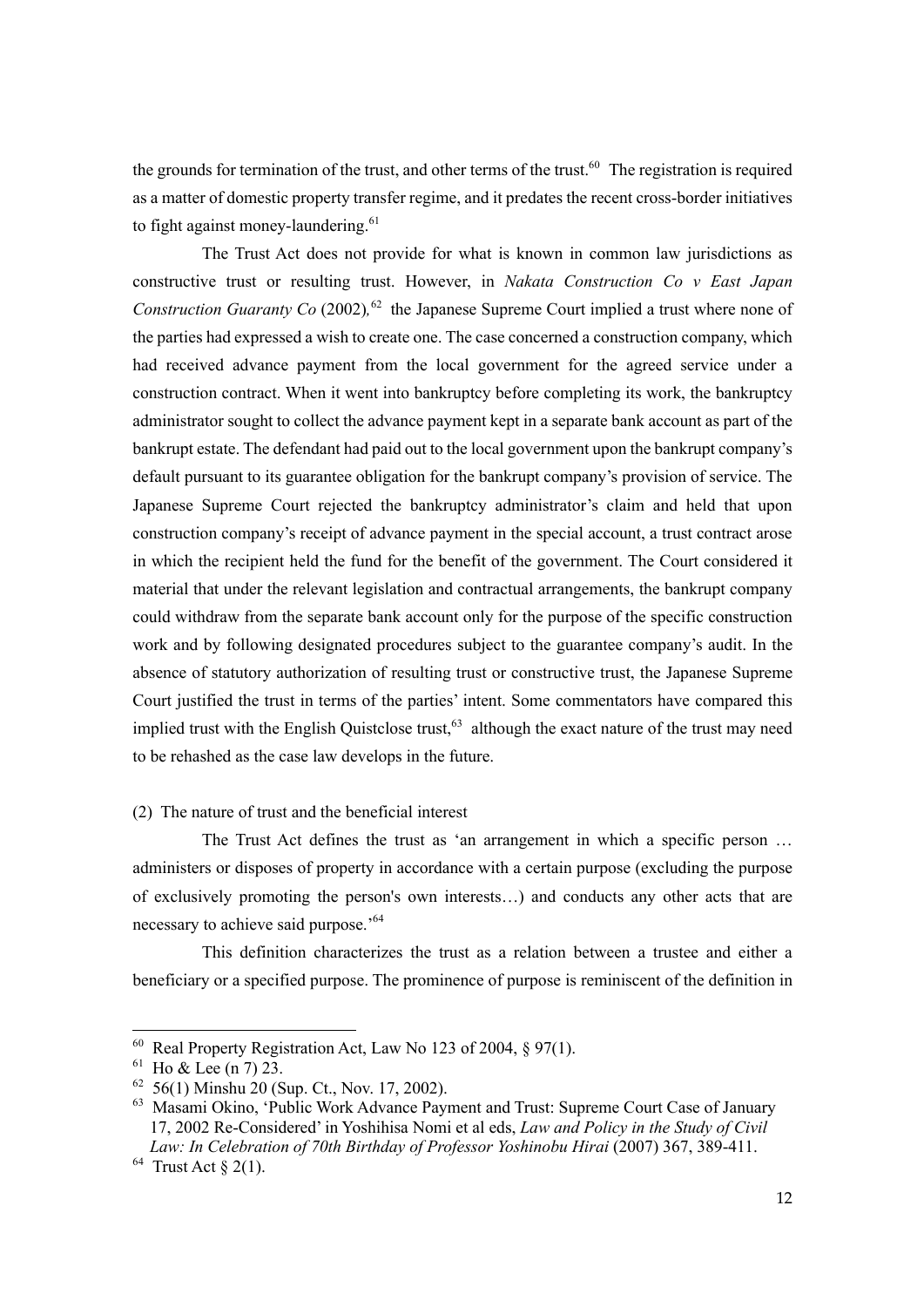the Hague Trust Convention, which characterizes the trust as 'the legal relationships created … by a person, the settlor, when assets have been placed under the control of a trustee for the benefit of a beneficiary or for a specified purpose.<sup>'65</sup> As already seen, charitable trust can be created in Japan.<sup>66</sup> Furthermore, the Trust Act contains provisions that authorize the creation of noncharitable purpose trusts.<sup>67</sup> In practice, however, for fear of abuse, the trustee of a non-charitable purpose trust can be only the national or local government or other legal persons whose net assets exceed 50 million yen.<sup>68</sup> As of writing, no non-charitable purpose trust has been created in Japan.

The nature of the beneficial interest in Japanese trust is understood as a right *in personam*. <sup>69</sup> Although this might seem a natural consequence of using contract as the prototypical form of trust creation, this was a conscious choice made by Torajiro Ikeda, the drafter of original 1922 Trust Act.<sup>70</sup> He was aware that as of his writing the issue was yet to settle even in commonlaw jurisdictions, and carefully reviewed the academic writings. On the one hand, those commentators who espoused the *in personam* theory sought to explain the rights of beneficiaries in conjunction with the personal obligations that trustees owed them with a limited implication to third parties.<sup>71</sup> On the other hand, those in the *in rem* theory camp emphasized the beneficiary's proprietary entitlement that could be claimed against the world.<sup>72</sup> In his view, the *in rem* theory was appropriate for passive trusts, where trustees nominally hold the assets and beneficiaries are like owners. However, the *in personam* theory sounded more persuasive for active trusts, where trustees play an active role in managing the assets.<sup>73</sup> Ikeda's conclusion was a practical one. He chose the *in personam* approach because he predicted that active trusts would dominate future trust practices.

There have been alternative explanations. Henry T. Terry, an American lawyer who taught at Tokyo Imperial University in the early twentieth century, professed to subscribe to the *in personam* theory but gave more nuanced analysis. In his view, the beneficiary's right could

<sup>&</sup>lt;sup>65</sup> The Hague Convention on the Law Applicable to Trusts and on their Recognition  $\S$  2.

<sup>66</sup> Charitable Trust Act, Law 62 of 1922.

<sup>67</sup> Trust Act §§ 258-61.

 $68$  Trust Act Enforcement Order § 3.

 $69$  Id § 2(7) ('The term "beneficial interest" ... means a claim based on the terms of the trust regarding the obligation of a trustee to distribute property from the trust assets … and the right to require the trustee or any other person to act according to the provisions of this Act to secure said claims.').

<sup>70</sup> Torajiro Ikeda, *On the Law of Trusts for Secured Bonds* (1907) 144.

<sup>71</sup> John W. Salmond, *Jurisprudence or, the Theory of the Law* (1902) 278–84; John Norton Pomeroy, *A Treatise on Equity Jurisprudence* (Carter Pitkin Pomeroy & John Norton Pomeroy, Jr. eds., 2d ed. 1901) vol 1, §§ 147–49.

<sup>72</sup> Frederick Pollock, *Principles of Contract at Law and in Equity* (7th ed. 1902) 208; Thomas Lewin, *A Practical Treatise on the Law of Trusts* (Cecil C. M. Dale ed., 10th ed. 1898) 11–15.

<sup>73</sup> Ikeda (n 70) 144.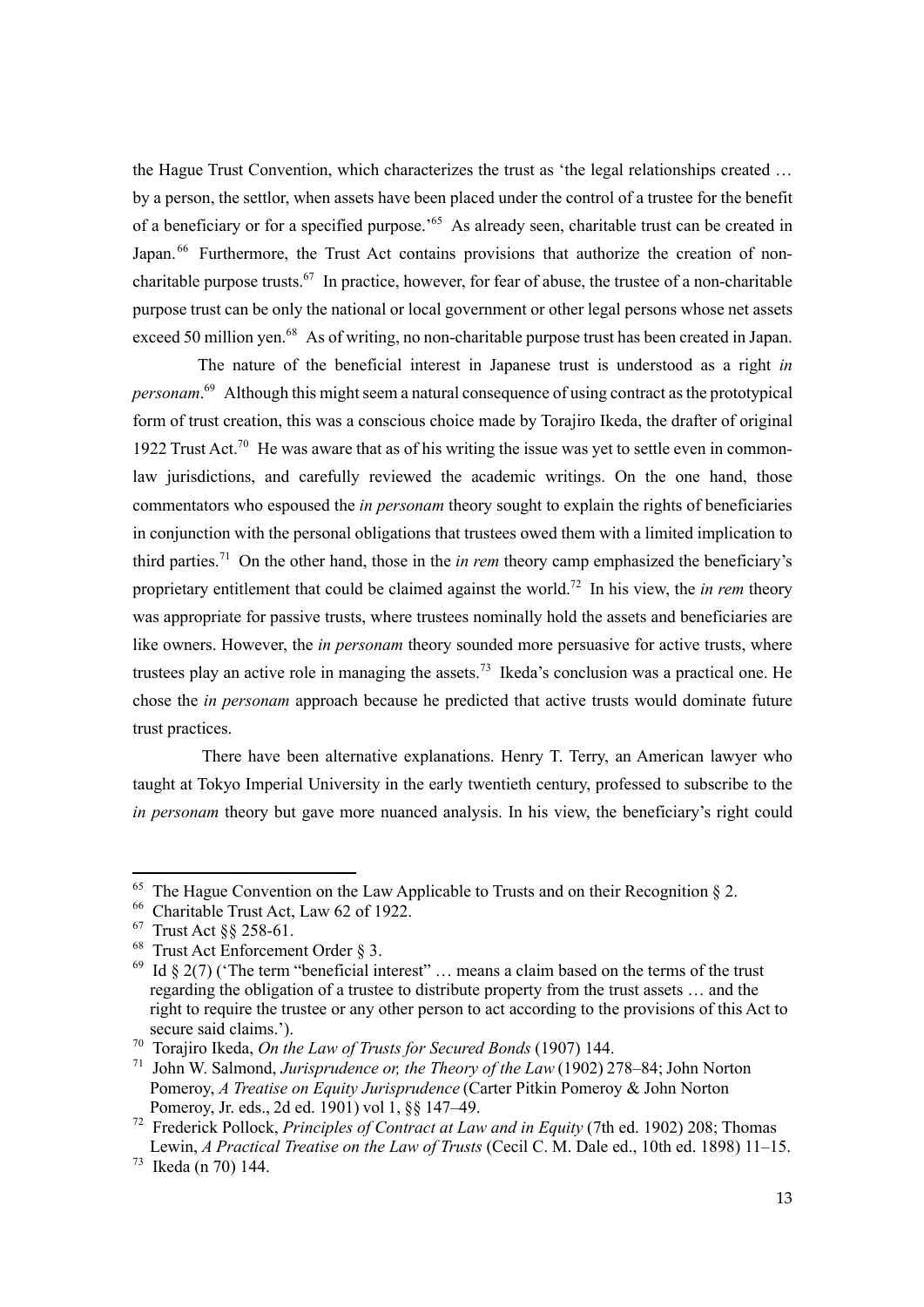properly be explained as 'a claim in favour of one person upon a right held by another.<sup>74</sup> The fact that he belonged to the analytical school and was contemporary to Wesley Newcomb Hohfeld may explain the similarity of his thesis to one of the present-day English theoretical schools that argues that an equitable property right should be understood as a right against a right.<sup>75</sup> More recently, Kazuo Shinomiya, a leading trust law scholar in post-war Japan, proposed to treat trust assets as essentially a legal entity, thereby recognizing beneficiaries' direct entitlement to trust assets.<sup>76</sup> Part of his inspiration came from the works of a French scholar Pierre Lépaulle.<sup>77</sup> Although he stopped short of recognizing beneficiaries' proprietary interest in trust assets, he argued that *in personam* theory failed to fully explain some of the Trust Act's provisions that is accompanied by certain proprietary effect. They are the provisions that entitles the beneficiary to a remedy against third parties (discussed in (5) below), and those that ensure independence of the trust assets from the trustee's own property (discussed in (3) below).

Although Shinomiya's theory gained respect in academic quarters, ultimately the theory was seen too ambitious and lacked sufficient statutory grounds. The drafter of the reformed 2006 trust legislation clearly took the *in personam* position,<sup>78</sup> and recent scholarship does not appear so keen to pursue the doctrinal nicety. Nevertheless, there is persistent criticism against the 2006 Act that its contractarian understanding of the trust and its *in personam* view of the beneficial interest left the beneficiaries with insufficient protection of the independent property.<sup>79</sup> This argument may gain traction with the rise of family trust.

## (3) Independence of the trust property

The Trust Act recognizes that the trust assets are legally separate and independent of the trustee's assets.<sup>80</sup> For many civil law jurisdictions attempting to introduce trust by statute, provisions that represent the independence of trust property served as the key to providing proprietary protection for the beneficiaries in the event of the breach of trust, or the death or

<sup>74</sup> Henry T Terry 'Lectures on Equity' (1907) 25 Hogaku Kyokai Zasshi 453, 457-60.

<sup>&</sup>lt;sup>75</sup> Ben McFarlane and Robert Stevens, 'The nature of equitable property' (2010) 4 J of Equity 1, 2.

<sup>76</sup> Kazuo Shinomiya, *Trust Law* (rev. ed. 1989) 76-77.

<sup>77</sup> Id 67-68, citing Pierre Lépaulle, *Traité théorique et pratique des trusts en droit interne, en droit fiscal et en droit international* (1931) 43.

<sup>78</sup> Masahiro Teramoto, *Commentary: New Trust Act* (revised ed 2007) 25.

 $79$  Yoshihisa Nomi, 'Trust law in transition: for greater protection of the beneficial interests' in Yoshihisa Nomi et al eds, *The New Era of Trust Legislation: Modern Development and Future Perspective on Trusts* (2017) 15, 15-22; Makoto Arai, *Trust Act* (4th edn 2014) 60-75.

<sup>&</sup>lt;sup>80</sup> Trust Act § 2(3) (trust property is 'any and all property which belongs to the trustee and which is to be administered or disposed of through the trust');  $\S$  2(8) (trustee's own property is 'any and all property which belongs to the trustee and which is not the property that comes under trust property').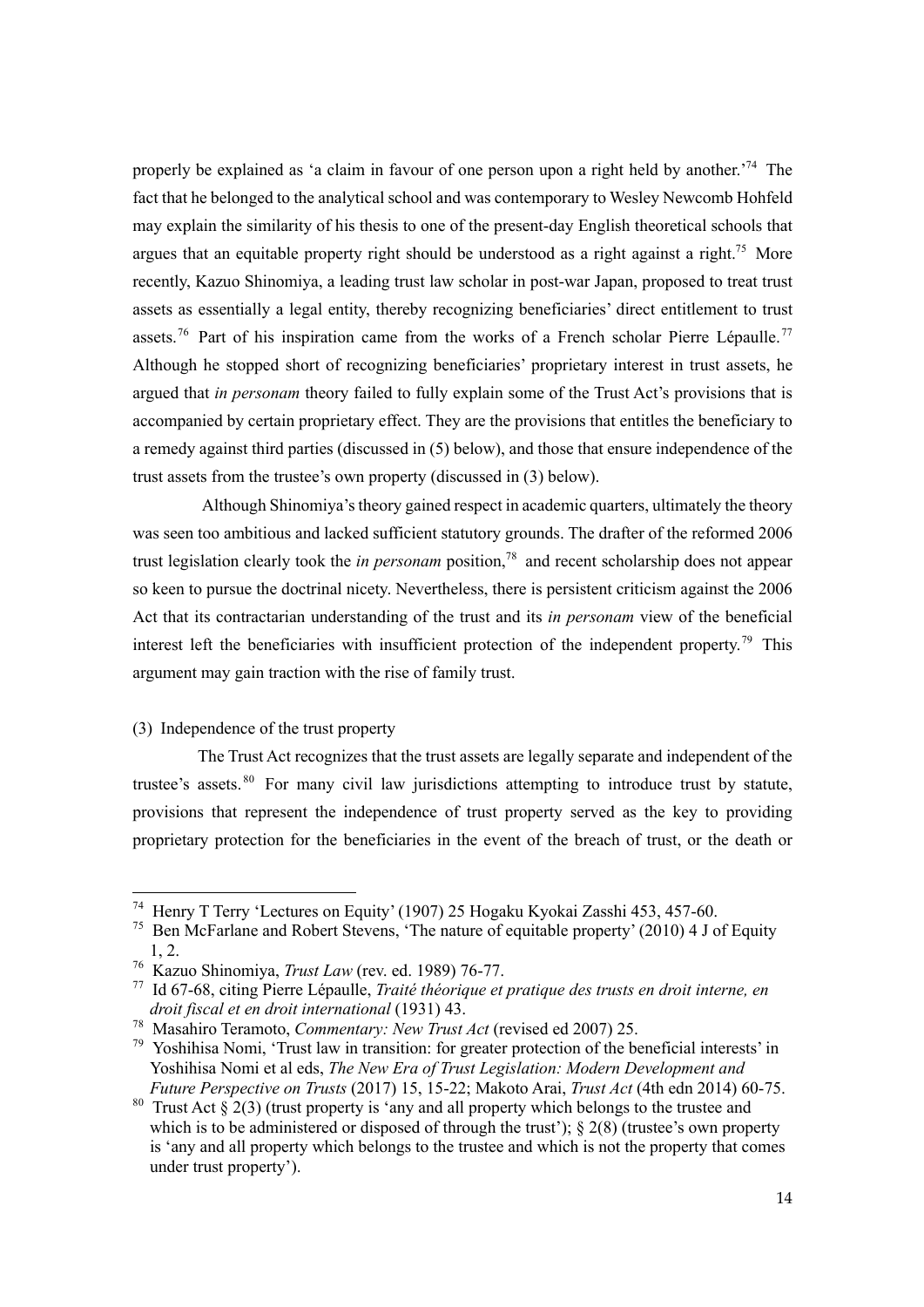bankruptcy of the trustee.<sup>81</sup>

One important mechanism that ensures the independence of the trust property is known as real subrogation. The Trust Act provides that the proceeds the trustee acquires when the trust funds are managed, disposed of, destroyed, damaged and so on form part of trust fund.<sup>82</sup> In other words, what comes into the hands of the trustee at the expense of the trust fund is substituted for the original trust assets and becomes part of the new trust fund and kept separate from the nontrust fund held by the trustee.  $83$  The beneficiary can thus make a claim on the substitute assets regardless of whether they were acquired as part of proper administration of trust or as a result of breach of trust.

The trust property carved out of the trustee's personal assets is shielded from the reach of the trustee's personal creditors. Those who became the trustee's creditor by virtue of the trustee's administration of trust can seize or execute on the trust assets, but otherwise the trustee's personal creditor cannot seize, attach, execute on, or foreclose on the trust property.<sup>84</sup> If such judicial proceedings are commenced, the trustee and the beneficiary can file a third-party action against the executing creditor.<sup>85</sup> In fact, given the trustee's fiduciary obligation, the trustee is under a duty to file such an action.<sup>86</sup>

When bankruptcy proceedings are commenced against the trustee, the trust assets do not become part of the bankruptcy estates, and remain outside the reach of the trustee's personal creditors.<sup>87</sup> In the event of the trustee's bankruptcy, the trusteeship terminates and the bankruptcy trustee owes the duty to retain the trust property and carry out necessary action for the transition to trusteeship by a successor trustee.<sup>88</sup> The trust assets remain separate from the non-trust assets in the event of the trustee's death. The trust assets do not become part of the estate, and the heirs owes the duty to notify the beneficiaries, and retain the trust property and carry out necessary action for the transition to trusteeship by a successor trustee.<sup>89</sup>

These consequences do not naturally flow from the trust if it is understood that the trustee has the ownership of the trust assets and merely owes personal obligation to the beneficiary. Independence of the trust property is made possible by the express statutory provisions. Some

<sup>&</sup>lt;sup>81</sup> Lusina Ho & Rebeca Lee 'Emerging principles of Asian trust law' in Ho & Lee (n 7) 259, 263-267.

 $82$  Trust Act § 16.

<sup>83</sup> Ying-Chieh Wu, 'East Asian Trusts at the Crossroads' (2015) 10 National Taiwan U LR 79, 114.

 $84$  Trust Act  $\S$  23(1).

<sup>85</sup> Id § 23(5), applying *mutatis mutandis* Civil Execution Act, Law No 4 of 1979, § 38, and Civil Preservation Act, Law No 91 of 1989, § 45.

<sup>86</sup> Trust Act § 29(1).

<sup>87</sup> Id § 25.

<sup>&</sup>lt;sup>88</sup> Id §§ 56(1)(iii); 60(4)(5).

 $89$  Id  $88$  56(1)(i); 60(1)(2).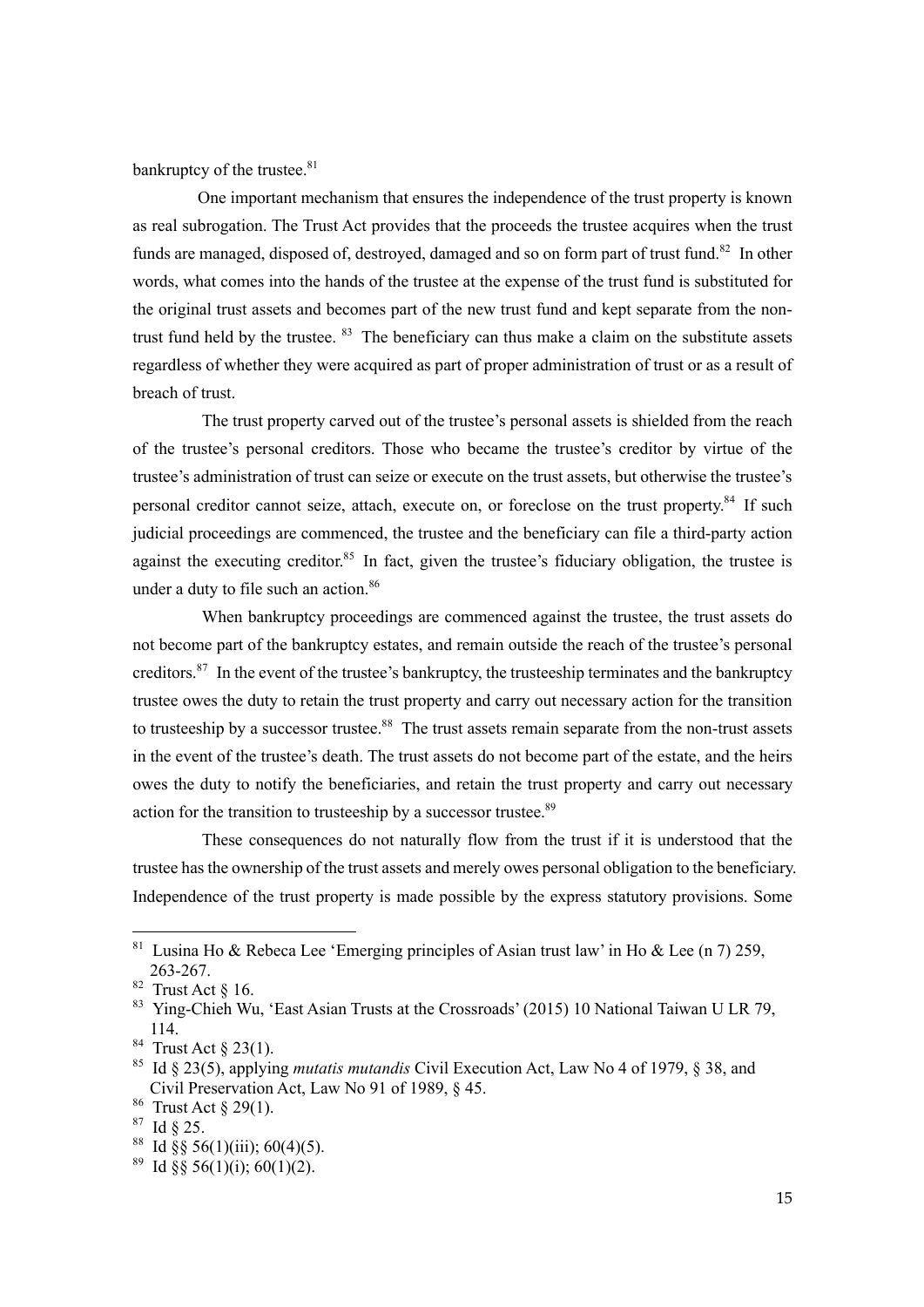commentators have regarded these consequences as the evidence that the trust creates a separate patrimony.<sup>90</sup> More positivist commentators, though, are contented with the statement that trust is a legal arrangement that confer upon the beneficiary the proprietary remedy by ensuring the independence of ring-fenced assets from the rest of the trustee's personal assets.<sup>91</sup> The debates have been largely academic so long as the trusts were exclusively served by trust banks that are protected from bankruptcy by the government's regulatory supervision. This may change with the rise of the family trust, as varieties of individuals and corporate trustees who begin to serve as trustee and operate outside the auspices of the financial regulators might die or go into bankruptcy at any time.

#### (4) Fiduciary duty

The trustee must follow the trust purposes and administer the trust with the due care of a faithful administrator.<sup>92</sup> In addition, the trustee owes a range of fiduciary duty, including duty loyalty and impartiality, as well as duty to account and earmark.

The duty of care of faithful administrator is a familiar concept found in many private law codifications in civil law jurisdictions. The exact standard of care could vary depending on specific aspects of trust administration or different levels of the trustee's specialization. The drafters of the 2006 Act considered incorporating the prudent investor rule, a body of rules developed in the United States that require trustees to assess a trust's risk tolerance and avoid risks by diversifying the trust investment portfolio.<sup>93</sup> The reformers accepted that trust banks routinely used diversified portfolios in trust investment, but the rule was not adopted for fear that imposing such a duty could cause unintended consequences in small-scale trusts.<sup>94</sup>

The Trust Act introduced the generic duty of loyalty in  $2006$ <sup>95</sup>. The notion of duty of loyalty, first introduced in corporate legislation in 1950, is somewhat unfamiliar to Japanese lawyers. The Supreme Court ruled that it merely elaborated on the traditional duty of care provision in the Civil Code that was applicable to corporate directors.<sup>96</sup> Thus, whether this provision has more than symbolic significance is uncertain. In fact, the Trust Act contains a list

<sup>90</sup> See Shinomiya (n 76) 67-68; Wu (n 83) 114-18.

<sup>91</sup> See Hiroto Dogauchi, *Trust Law* (Yuhikaku 2017) 17; Hiroto Dogauchi, *Trust Doctrines and the Structure of Private Law* (Yuhikaku 1996) 217-18.

<sup>&</sup>lt;sup>92</sup> Trust Act  $\S 29(2)$ .

<sup>&</sup>lt;sup>93</sup> Uniform Prudent Investor Act  $\S$  2–3 (Uniform Law Commission 1994); Restatement (Third) of Trusts § 90 (American Law Institute 2007).

<sup>94</sup> Masahiro Teramoto, *Commentary on New Trust Act* (rev. ed. 2008) 144; Yasuhiro Kawaguchi, 'Trustee's Duty of Good Faith Administration' (2007) 1261 J Financial & Commercial L 56.

 $95$  Trust Act  $\S 30$ .

<sup>96</sup> Hideki Kanda & Curtis J. Milhaupt, 'Re-examining Legal Transplants: The Director's Fiduciary Duty in Japanese Corporate Law' (2003) 51 Am J Comp L 887, 894.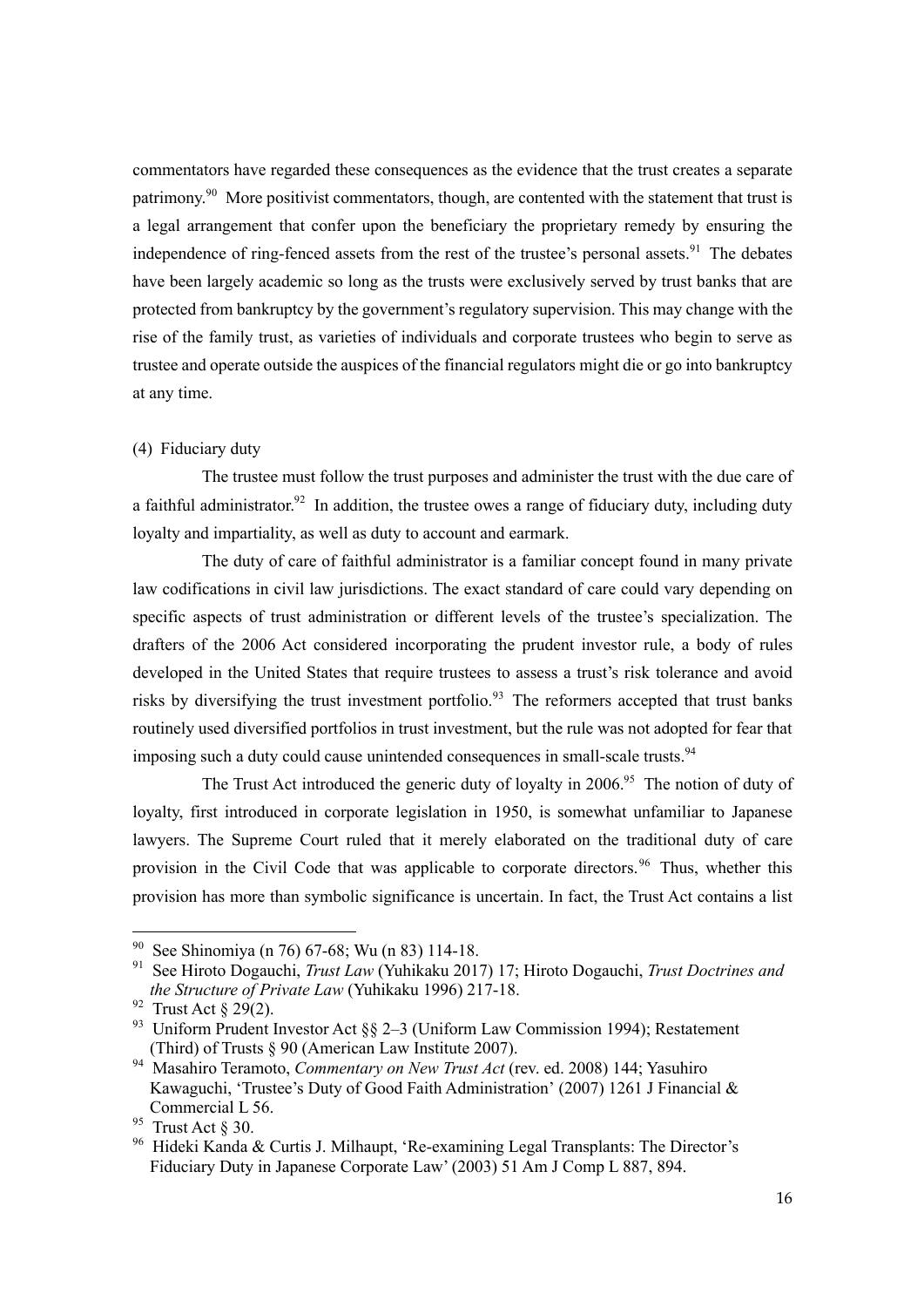of prohibited transactions constituting breaches of duty of loyalty in common law jurisdictions. The trustee cannot engage in self-dealing or conflict-of-interest transaction<sup>97</sup> or compete with the trust.<sup>98</sup>

There is a scope for exemption from the duty of loyalty and care. The Trust Act allows reducing the level of duty of care by a specific provision in the trust instrument.<sup>99</sup> However, trust instruments typically do not contain waivers of duty of care because the duty of care provision of the Trust Business Act does not specifically permit such waivers.<sup>100</sup> On the other hand, the Trust Act contains a range of exceptions to conflict of interest transaction. Such transaction can be allowed when the trustee is authorized in the trust instrument or receives approval from the beneficiary upon proper disclosure.<sup>101</sup> In addition, the conflict of interest transaction that is considered reasonably necessary to achieve the purpose of the trust can be allowed either 'if it is clear that the transaction will not harm the beneficiary's interests' or 'if the transaction is justifiable in light of the relevant circumstances including the impact on the trust property, the purpose and manner of the transaction, the substantial relationship between the trustee and the beneficiary.'<sup>102</sup>

Allowing exceptions to duty of loyalty and mandating a certain level of duty of care makes sense in the commercial context where the trust bank serves as the trustee for numerous trusts such as in collective investment trust. However, the rise of family trust might serve as an opportunity to reconsider. One would reasonably want to exempt family members from onerous duty of care or avoid unnecessary litigation, but there is a good reason to narrowly construe the exception to the duty of loyalty so as to insulate the trustee from temptation to benefit by operating in a conflicted position.

The Trust Act allows the trustee to delegate certain of his trust administration.<sup>103</sup> The trustee can delegate even if the trust instrument does not give specific authorization. This provision was introduced in the 2006 reform, reflecting the specialized nature of modern trust administration.

(5) Breach of trusts and remedy

Designing remedies for the breach of trusts is a challenge for lawyers not practicing in common law jurisdictions.<sup>104</sup> Although broad proprietary remedies, such as tracing, are not

 $97$  Trust Act § 31.

<sup>98</sup> Id § 32.

 $99$  Id § 29(2).

<sup>&</sup>lt;sup>100</sup> Trust Business Act § 28(2).

<sup>&</sup>lt;sup>101</sup> Trust Act § 31(2)(i)(ii).

 $102$  Id § 31(2)(iv).

<sup>103</sup> Id § 28.

<sup>104</sup> Lusina Ho, 'Trusts: The Essentials', in Lionel Smith ed, *The Worlds of the Trust* (2013) 1,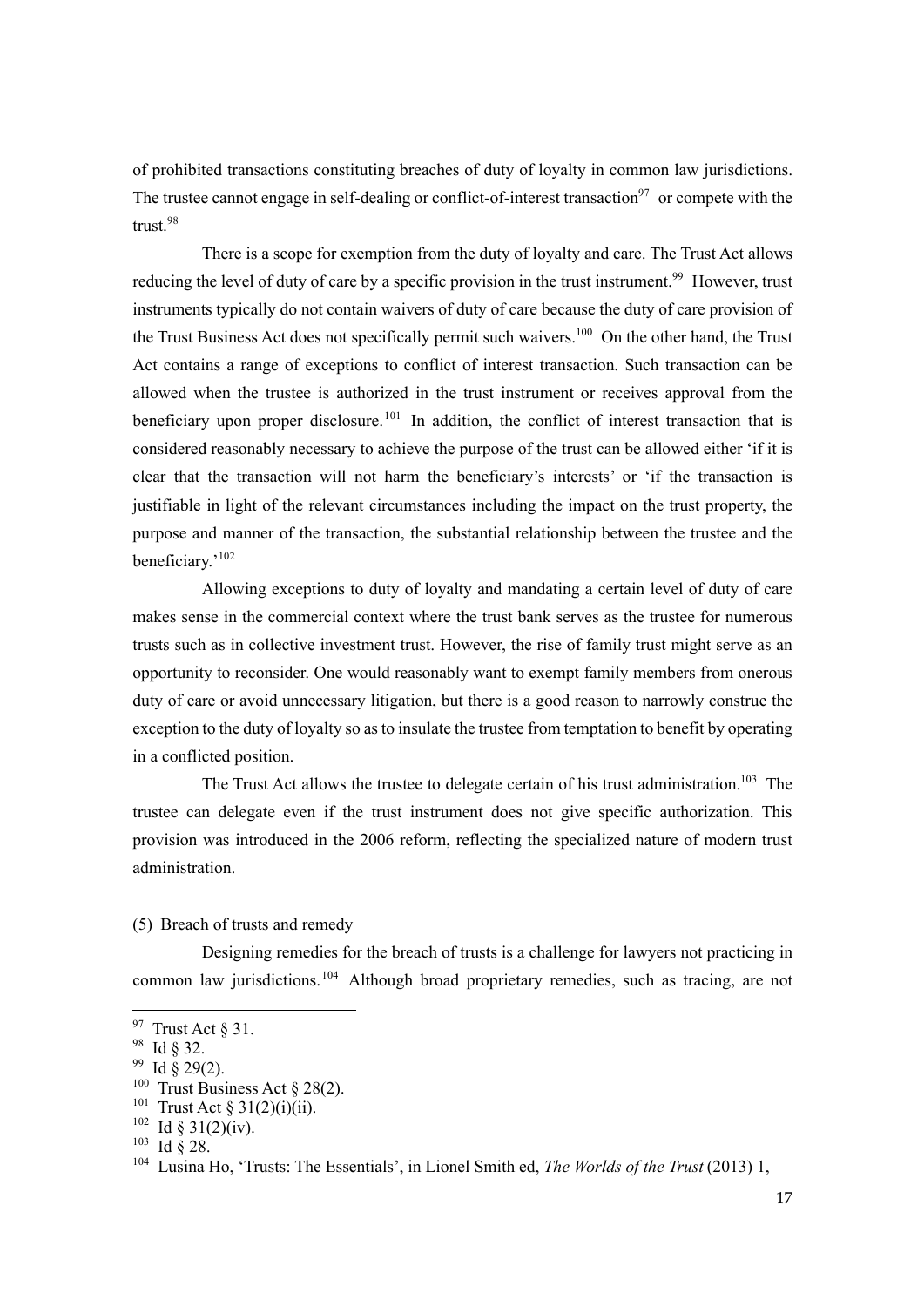available in Japan, the Trust Act provide for a remedy that is the equivalent of a constructive trust. If the trustee enters into a transaction with a third party in breach of trust, the beneficiary can rescind the transaction to the extent that the third party transacted in bad faith.<sup>105</sup> Once the transaction is rescinded, the property can be restored following the Civil Code's general provisions and unjust enrichment provisions.<sup>106</sup> This remedy of rescission was introduced as part of 1922 Trust Act to emulate common law constructive trust, although the drafters made technical adjustment to ensure consistency with the underlying civil law principles.<sup>107</sup> Similar provision has been adopted in South Korea, Taiwan, and mainland China.<sup>108</sup>

If as a result of breach of trust the trust asset suffers loss, the court can order the trustee to compensate for the loss or reinstate the lost property.<sup>109</sup> Technically, the Trust Act does not authorize a disgorgement remedy.<sup>110</sup> Nevertheless, under Japanese law, when trustees cause loss as a result of conflicts of interest, competing transactions, or disloyal conduct, the loss is presumed to be equivalent to the trustees' profits.<sup>111</sup> Furthermore, if the trustee enters into a competing transactions, the beneficiary can deem that the transaction were entered into for the trust.<sup>112</sup> Where the trustees cause loss to the trust property after failing to segregate the trust assets, the trustees cannot escape liability for compensation or reinstatement unless they prove that the loss would have occurred even if they had properly earmarked the assets.<sup>113</sup> In this respect, the Japanese reform of 2006 is more conservative than the recent reform in South Korea, Taiwan, or China, where the straightforward disgorgement remedy was introduced.  $114$  Nevertheless, compared to common law counterparts, these East Asian provisions are limited in scope, and the scarcity of case law in these jurisdictions makes it difficult to make precise comparative assessment. 115

 $115$  Ho & Lee (n 81) 272-74.

<sup>10-13.</sup>

<sup>105</sup> Trust Act §§ 27, 31(7).

<sup>106</sup> Civil Code §§ 121, 703–04.

<sup>107</sup> Masayuki Tamaruya, *Transformation of Trust Ideas in Japan: Drafting of the Trust Act 1922*, 88 Rikkyo L Rev 97 (218), 104 (211) (2013).

<sup>&</sup>lt;sup>108</sup> Japanese Trust Act of 1922 § 31; South Korean Trust Act of 2011 § 75; Taiwanese Trust Act § 18; Chinese Trust Act § 22.

 $109$  Trust Act § 40(3).

<sup>&</sup>lt;sup>110</sup> Yoshihisa Nomi, 'Disgorgement of Profits in Japanese Law' in Ewoud Hondius & André Janssen (eds), *Disgorgement of Profits: Gain-Based Remedies throughout the World* (2015) 429, 437-38.

<sup>&</sup>lt;sup>111</sup> Trust Act § 40(3).

 $112$  Id § 32(4).

 $113$  Id  $\delta$  40(4).

<sup>&</sup>lt;sup>114</sup> Taiwanese Trust Act §§ 24, 35; South Korean Trust Act § 43(3); Chinese Trust Act § 26.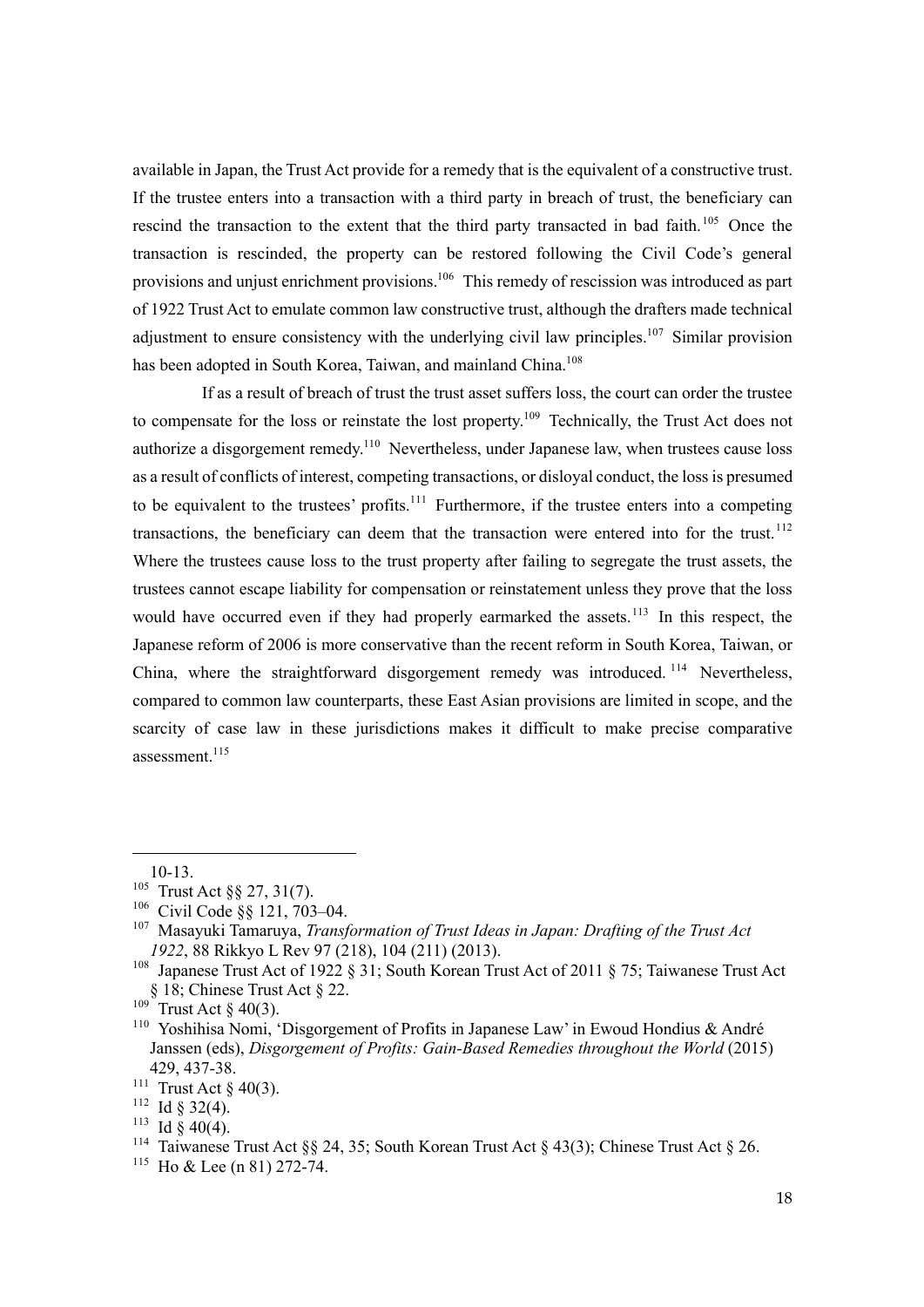#### (6) Termination and Modification

The trust can be terminated according to the terms of the trust, when the purpose of the trust is achieved or becomes unattainable, or when the office of the trustee is vacant for more than a year.<sup>116</sup> The court can terminate the trust when the circumstances unknown at the time of the creation rendered the termination the best interest of the beneficiaries, or when the continuation of the trust is found to be impermissible from the perspective of the public interest.<sup>117</sup>

The trust can also be terminated by the agreement between the settlor and all the beneficiaries.<sup>118</sup> A similar rule applies to modification of the trust.<sup>119</sup> In this area of trust law where English and American approaches diverge, $120$  the 2006 reform of Japanese trust law took a position that is closer to the American position of *Claflin v. Claflin* (1889).<sup>121</sup> The English rule of *Saunders v Vautier* (1841)<sup>122</sup> was not taken, and even if all the beneficiaries are *sui juris* and agree among themselves, they cannot terminate or vary the trust if that is contrary to the purpose of the trust and the settlor do not agree.<sup>123</sup>

This apparent emphasis on the settlor's freedom of disposition that trump the contrary wishes of the beneficiary is consistent the contractarian understanding of the trust and the commercial nature of the trust practices. There is, however, a unique feature of the Japanese trust law, which diverges from the American thinking, but is shared by East Asian civil law jurisdiction. When the settlor and the beneficiaries terminate the trust at a time that is detrimental to the trustee, the trustee can sue them for damages.124 This is a simple *mutatis mutandis* application of the Civil Code provision on agency contract (*mandate*), where one party who terminates the contract is required to compensate for the other party's loss.<sup>125</sup> It should also be noted that until recently most Japanese trust contracts in commercial context involved a situation where the settlor and the beneficiary were identical, and the concern of dead-hand control rarely arose. As family trusts become common and the trust is increasingly used for succession purposes, the Japanese trust lawyers might need to reconsider the position in light of the emerging pattern of dynastic trust

<sup>&</sup>lt;sup>116</sup> Trust Act  $\S$  163.

<sup>117</sup> Id §§ 165, 166.

<sup>&</sup>lt;sup>118</sup> Trust Act § 164(1).

<sup>&</sup>lt;sup>119</sup> Id § 149(3)(i)

<sup>&</sup>lt;sup>120</sup> Robert H Sitkoff 'Trust and Estates: Implementing Freedom of Disposition' (2014) 58 St Louis LR 643; Joshua Getzler, ʻTransplantation and Mutation in Anglo-American Trust Law' (2009) 10 Theoretical Inquiries in Law 355; Lawrence M. Friedman, 'The Dynastic Trust' (1964) 73 Yale LJ 547; Austin Wakeman Scott, 'Fifty Years of Trusts' (1937) 50 Harv LR 60, 71.

<sup>&</sup>lt;sup>121</sup> 20 N.E. 454 (Mass. 1889); Restatement (Third) of Trust § 65.

<sup>&</sup>lt;sup>122</sup> 4 Beav. 115 (1841); Variation of Trusts Act 1958 c 62 (UK).

<sup>&</sup>lt;sup>123</sup> Trust Act  $\S$ § 164(1), 165, 149(3)(ii)

 $124$  Id § 164(4).

<sup>&</sup>lt;sup>125</sup> The 1922 Trust Act expressly provided for *mutatis mutandis* application of Civil Code § 651(2). See also South Korean Trust Act 2011 § 99(3); Taiwanese Trust Act § 63.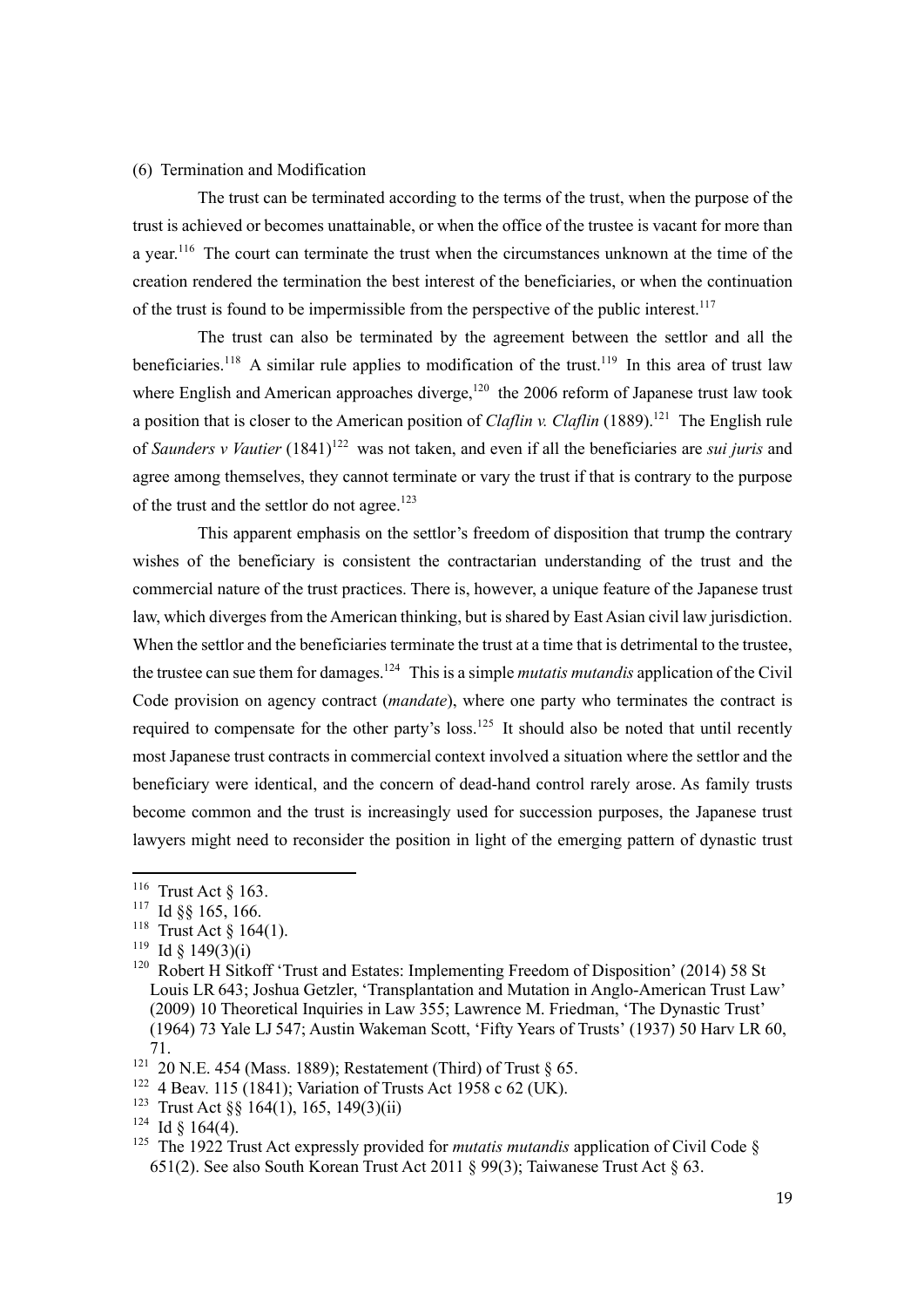and dead-hand control.

#### (7) Spendthrift or Protective Trust

Despite the strong control that the settlor enjoys in the context of termination and modification of the trust, Japanese Trust Act has not given the settlor power to create what is known in the U.S. as spendthrift trust, in which the beneficiary cannot voluntarily alienate his or her interest in the trust.<sup>126</sup> Historically, the U.S. Supreme Court case of *Nichols v. Eaton* (1875)<sup>127</sup> that sanctioned spendthrift trust was a precursor to the decision in *Claflin* that departed from the English rule of *Saunders v Vautier*. Nevertheless, the Japanese trust law has not followed the historical and the logical connection in the U.S..

There are both policy reason and jurisprudential reason for the Japanese departure from the American jurisprudence. The policy reason was that the drafters of the 1922 Trust Act were keen to ensure that the trust could not be used to shield the asset from the reach of beneficiary's creditors<sup>128</sup>. Under the 1922 Act, the beneficiary's creditor could apply to the court and request termination of the trust if the beneficiary cannot pay his debt without liquidating his beneficial interests.<sup>129</sup> Although this provision was removed after the 2006 reform, it did not signal a policy choice to allow spendthrift trusts. It was rather in response to the call to ensure the stability of trust structure in commercial contexts during the 1990s. The old provision had been criticized by the securitization industry that it could allow the beneficiary's creditor to terminate the trust under circumstances that cannot be controlled by either settlor or trustee.<sup>130</sup> The current Trust Act provides for the termination by agreement between the settlor and the beneficiary,<sup>131</sup> and at the same time significantly narrows the scope of termination upon court approval.<sup>132</sup>

The jurisprudential reason was that for the purpose of regulating the assignment of beneficial interest the Japanese Trust Act relied on the analogy with the assignment of chose in action.<sup>133</sup> According to Section 466(2) of the Civil Code, the creditor and the debtor can agree that the chose in action be unalienable, but under established case law, such agreement cannot preclude the attachment by the creditor's creditor. The Supreme Court held that private parties

1077768946?articleId=1773378&type=COMMENTS&subType=CRITERIA> .

<sup>&</sup>lt;sup>126</sup> Restatement (Third) of Trust § 58.

<sup>127</sup> 91 U.S. 716 (1875).

<sup>128</sup> Akira Yamada, *On the Legislative Process of the Trust Laws*(1981) 124-25.

<sup>129</sup> Trust Act of 1922 § 58.

<sup>130</sup> See Standard & Poor's, Japanese Structured Finance: *The Bankruptcy Remoteness of Trusts*  (March 7, 2008), available at

<sup>&</sup>lt;http://www.standardandpoors.com/ja\_JP/delegate/getPDF;jsessionid=74aneWrYkYY50WR HVFyREQuViRa1MRXOgIx7uPeHMEzuoF\_N7vQ6!-

<sup>&</sup>lt;sup>131</sup> Trust Act  $\S 164(1)$ .

 $132$  Id 165(1). See n 117 and accompanying text.

<sup>&</sup>lt;sup>133</sup> Compare Trust Act §§ 93-95, and Civil Code §§ 466-468.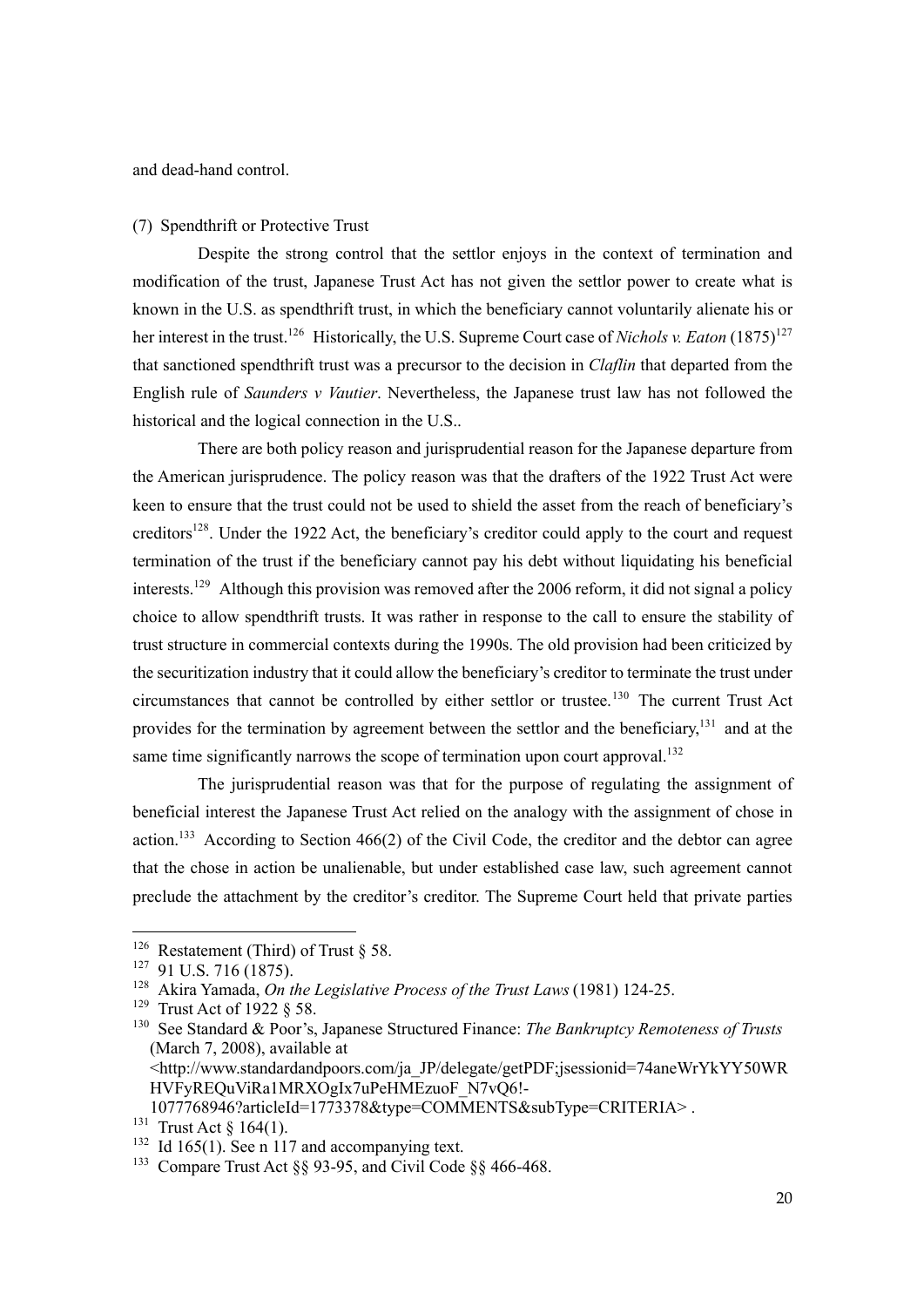cannot render any chose in action exempt from judicial attachment, for otherwise general creditors could be unduly harmed by being deprived of the assets to which they could otherwise have recourse.<sup>134</sup> In a similar logic, Japanese trust lawyers have reasoned that a private agreement purporting to insulate beneficial interests from judicial attachment would be counter to the public policy and thus unenforceable.<sup>135</sup>

Some commentators have sought to exploit the limited scope of exception to the Japanese policy against inalienability. The current Japanese Trust Act recognizes such exception where the alienation is contrary to its inherent nature of the beneficial interest.<sup>136</sup> Although the scope of this abstract provision is unclear, one possible example is the qualified trust for support of a person with disability. Such a trust qualifies for gift tax exemption if it specifically provides that the relevant beneficiary right cannot be transferred or pledged.<sup>137</sup> Another possible example is the qualified retirement pension trusts, which enjoy corporate tax exemption as serving the welfare of a particular beneficiary.<sup>138</sup>

It is not clear whether a similar argument can be made for other trusts that do not qualify for tax exemption but are similarly intended to further a particular beneficiary's personal wellbeing. The views of commentators vary. It is entirely possible to argue that extension of such exemption cannot be allowed because of the public policy of prohibiting private parties to render any assets immune from the creditors' reach. Note that only a limited category of chose in action, such as certain government benefits, wages and retirement benefits, which is intended to support the debtor's basic living, are exempt from judicial execution.<sup>139</sup> Yet some commentators argue that broader protection of beneficial interest from the beneficiary's creditors might be warranted for a trust that is created for the sole purpose of protecting a particular beneficiary (and not the settlor himself).<sup>140</sup> According to this theory, a trust can be created to shield attachment of the beneficial interest to the extent that it actually supports the intended beneficiary's welfare, but not beyond such extent. No case has been reported, but if that is allowed, it would in effect authorize a limited scope of spendthrift protection.<sup>141</sup>

Here again, the rise of family trust might bring about attempts to test the possibility of creating inalienable beneficial interests. Another possibility that have not been explored is the creation of protective trust, a kind of trust sanctioned in England and other common law

<sup>134</sup> [party name unknown], 24(4) Minshu 240 (Supreme Court Apr. 10, 1970).

<sup>135</sup> Shinomiya (n 76), at 330.

<sup>&</sup>lt;sup>136</sup> Trust Act § 93(1). This parallels the Civil Code § 466(1) on alienability of chose in action.

<sup>&</sup>lt;sup>137</sup> Inheritance Tax Act § 21-4(2); Inheritance Tax Act Enforcement Order § 4-12.

<sup>138</sup> Makoto Arai, *The Law of Trusts in Japan*, 335 (3rd edn 2008).

<sup>&</sup>lt;sup>139</sup> Civil Execution Act, Law No 4 of 1979, § 152.

 $140$  Arai (n 138), at 335.

<sup>&</sup>lt;sup>141</sup> See Adam S. Hofri-Winogradow, 'The Demand for Fiduciary Services: Evidence from the Market in Private Donative Trusts' (2017) 68 Hastings LJ 931.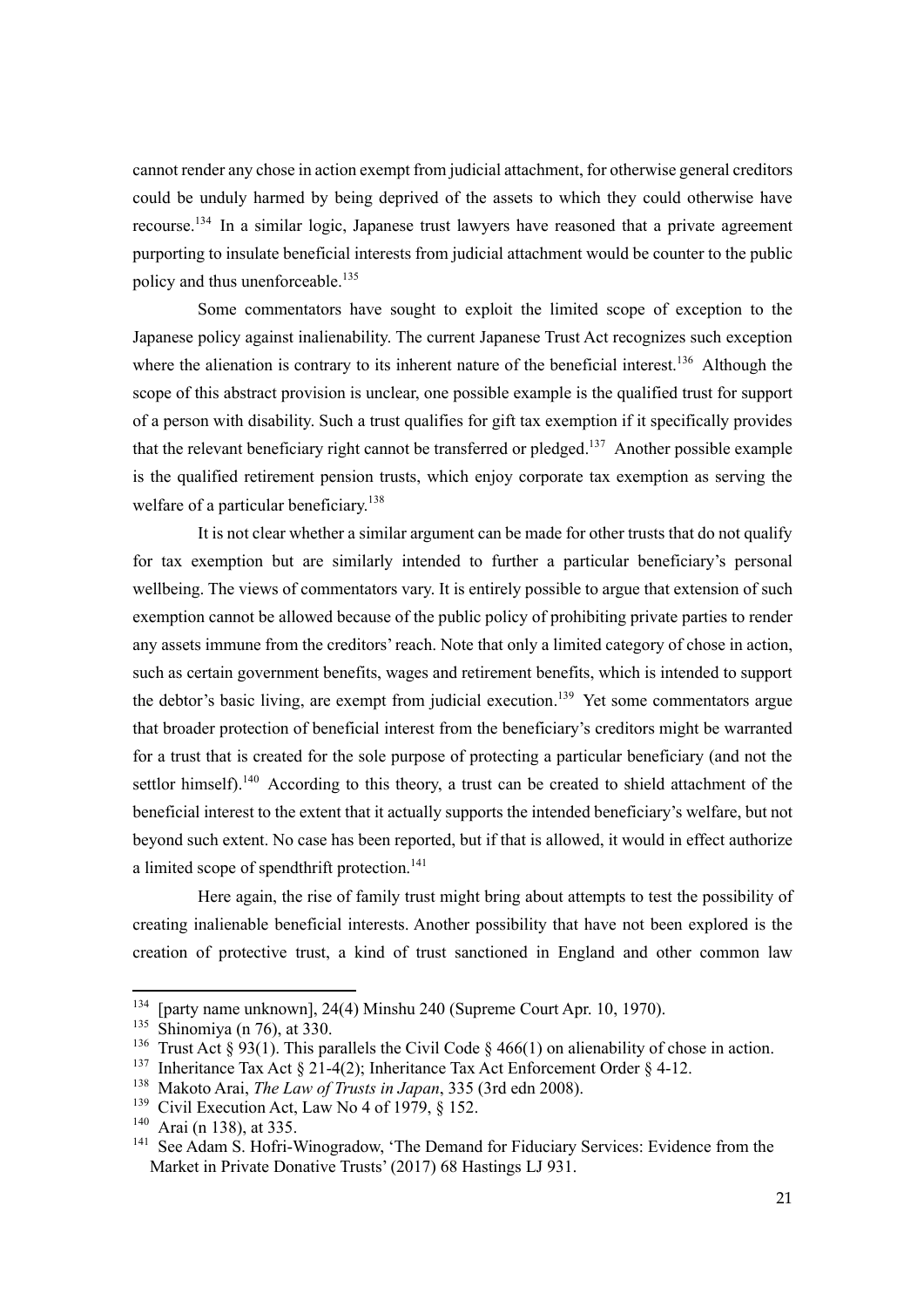jurisdiction that practically achieve the same result as the American spendthrift trust.<sup>142</sup> The protective trust ceases to exist typically in the event of attempted attachment of the beneficial interest by a beneficiary's creditor, and automatically convert itself into a discretionary trust in which the beneficiary has no entitlement to the assets.<sup>143</sup>

#### IV. International Trust Practices

Despite the scale of the commercial trust operation, the Japanese trust practices appears to have a very limited presence in the international sphere.<sup>144</sup> That is particularly so when compared to offshore trust services offered in international financial centres in Hong Kong and Singapore. Nevertheless, there is a sign that Japanese property owners are moving their assets across national borders in increasingly large amount and frequency. The Japanese court is beginning to face a number of trust and succession cases that arise in cross-border settings.

#### (1) Recognition and Enforcement of International Trust

Japan has not signed the Hague Trust Convention. When the statutory choice-of-law rules were overhauled in 2006,  $145$  a proposal was made to introduce specific provisions applicable to trust law. However, this was rejected as premature since trust law was being reformed and the uniform treatment of commercial trusts and family trusts needed further consideration based on case law development.<sup>146</sup>

As of the time of writing, no reported case has dealt with the recognition or enforcement of foreign trusts. Therefore, there is much uncertainty in this area. However, a recent case involving a joint bank account in Hawaii elucidates how the Japanese court might treat trusts and other forms of will-substitutes created overseas. <sup>147</sup> The case involved a will whereby the deceased left his wife 40% of his financial assets and the entire real estate, and the remaining 60% of the financial assets to his son with the previous wife. The wife was designated executor, and when her husband died, she divided the estate with her stepson amicably according to the will. Two years later, however, a joint account at the Bank of Hawaii was found under the name of the decedent and his wife, with funds worth 38,957,000 yen deposited. The son sued his stepmother to assert his 60% stake in the joint account.

<sup>142</sup> *Brandon v Robinson* (1811) 18 Ves. Jr. 429, 34 Eng. Rep. 379 (Ch).

<sup>&</sup>lt;sup>143</sup> See Trustee Act 1925, s33 in England and Wales.

<sup>&</sup>lt;sup>144</sup> The following section is taken from Masayuki Tamaruya, 'Japanese wealth management and the transformation of the law of trusts and succession' (2019) 33 TLI 147.<br><sup>145</sup> General Rules for Application of Laws Act, Law No 78 of 2006, replacing Law Rules Act,

Law No 10 of 1898.

<sup>146</sup> Kunio Koide, *Commentaries on General Rules for Application of Laws Act* (revised edn, Shoji-Homu 2014) 410-18.

<sup>147</sup> 1415 Hanrei Times 283 (Tokyo District Court, 8 July 2014).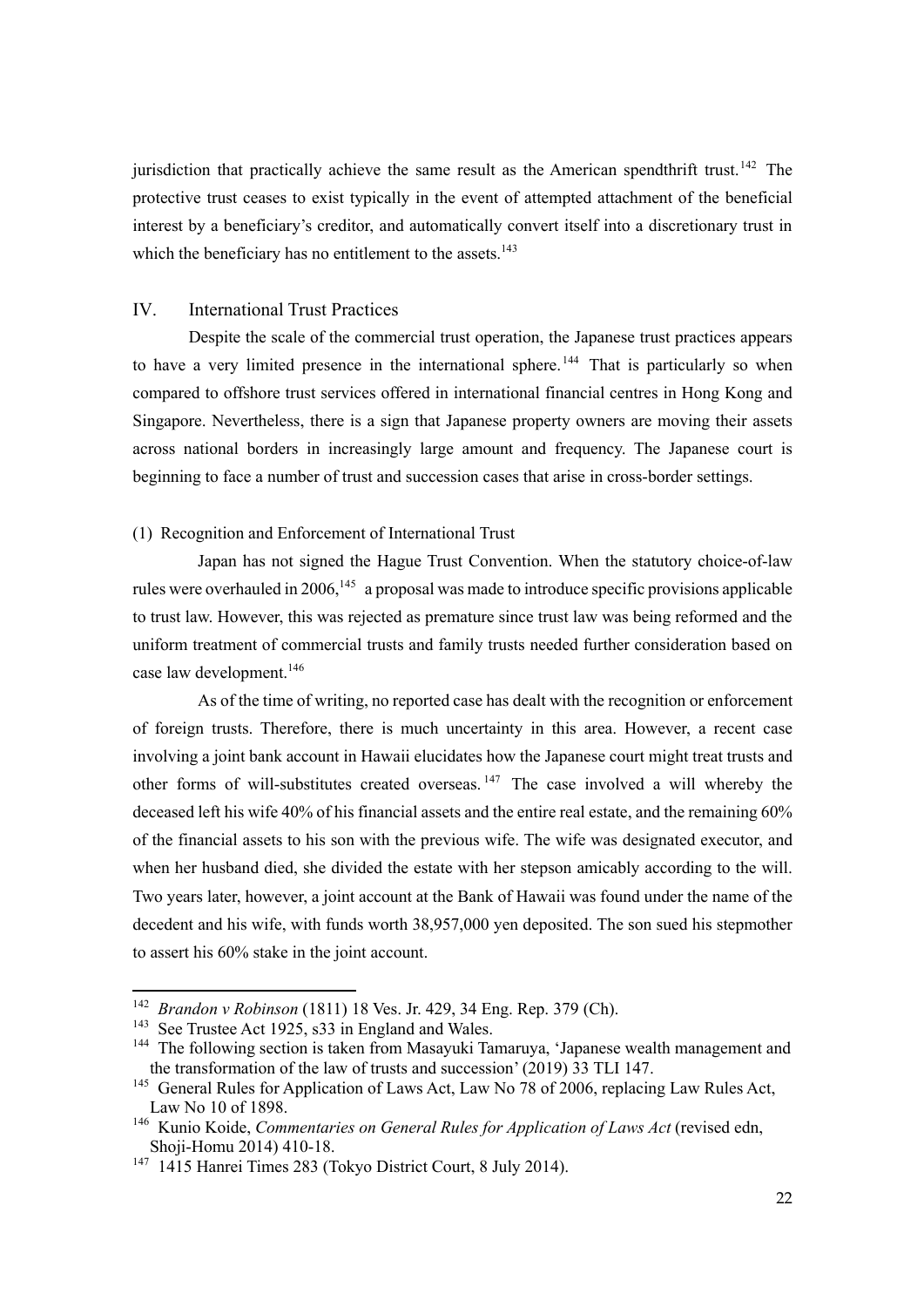The joint account is unfamiliar to the Japanese. Japanese banks do not offer joint accounts, and Japanese property law does not recognise joint tenancy with survivorship. The court declared that the deceased's national law (in this case, Japanese law) applied when determining the types of property that could be included in the decedent's estate. However, whether a particular property or right becomes the object of inheritance is determined by the law of the place chosen in the dispositive juridical act, or, in the absence of such choice, by the law of the place with which the juridical act is most closely connected at the time of the act. Whether the bank account was subject to inheritance depended on the latter factor, and so the applicable law was the law of Hawaii, the governing law of the bank account. Under Hawaiian law, which largely follows the Uniform Probate Code, when one of the parties to the joint account dies, the funds held automatically shifts to the surviving party without going through probate.<sup>148</sup> The court thus concluded that since the fund was not subject to probate under Hawaiian law, it did not constitute the deceased's estate in this case.

One might be tempted to deduce from this case that the Japanese court is likely to regard trusts created overseas as an effective will-substitute, bringing trust property outside the scope of succession law. However, caution is warranted. In this case, the issue of forced heirship was not brought up by either party, and it appears that the deceased did not have any intention to evade any of the restrictions imposed by the law of succession. In fact, the court specifically cautioned that issues related to forced heirship are governed by the deceased's national law, leaving the possibility that disgruntled heirs could obtain assets disposed of by any will-substitute if their forced shares are involved.<sup>149</sup>

#### (2) Prevention of Abuse

As already seen, the Japanese law and practice of trust is relatively transparent. Registrable trusts must be registered;  $150$  non-charitable purpose trust has never been created;  $151$ and the scope of spendthrift and protective trust is limited.<sup>152</sup> When the Panama Papers attracted world-wide attention in 2016, it revealed a number of Japanese nationals and entities,<sup>153</sup> but Japan was absent from the list of major countries where money was hidden, where intermediaries operated from, or where hidden owners resided.154

<sup>&</sup>lt;sup>148</sup> Hawaii Revised Statutes Annotated § 560:6-104(a). See also Uniform Probate Code § 6-212.

<sup>&</sup>lt;sup>149</sup> This position is consistent with the Hague Trust Convention, Article 15c.

<sup>&</sup>lt;sup>150</sup> See note 60 and accompanying text.

<sup>&</sup>lt;sup>151</sup> See notes 67-68 and accompanying text.

<sup>&</sup>lt;sup>152</sup> See notes 126-143 and accompanying text.

<sup>&</sup>lt;sup>153</sup> 'How Have Japanese Business Leaders Responded to the Panama Papers?' Weekly Toyo Keizai (June 1, 2016); Kirk Spitzer, 'For Japan, Panama Papers are tool to skewer China' USA Today (April 8, 2016).

<sup>&</sup>lt;sup>154</sup> See eg Luke Harding, 'What are the Panama Papers?: A guide to history's biggest data leak'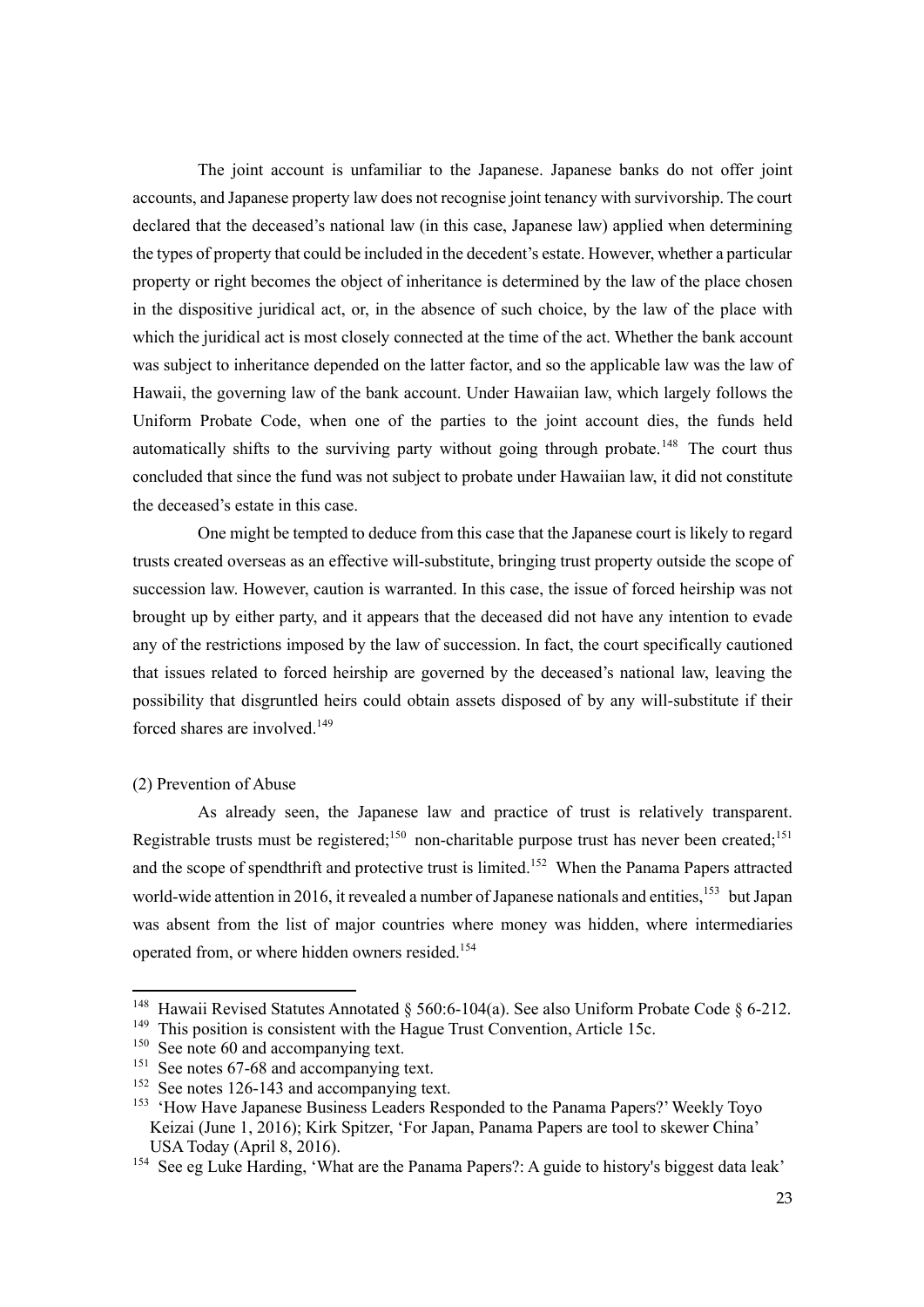Nevertheless, as international attention on the shady aspect of wealth management intensifies, the Japanese government and wealth management practitioners are struggling to respond. The Financial Action Task Force evaluated the Japanese system of preventing criminal abuse of the financial system. Its report published in 2008 stated that Japan failed to provide sufficient measures to curtail money laundering and combat terrorism financing. More specifically, the Task Force cited the lack of mechanisms or measures to ensure transparency concerning beneficial ownership and structure of control of trusts and other legal arrangements as part of serious deficiencies in customer due diligence towards obligations.<sup>155</sup> The timing was unfortunate, because the audit was conducted just after the 2006 revision of the Trust Act, which provided the practitioners with little time to digest the reform.

The Japanese government was disgraced again. In 2014, the Task Force specifically called on Japan to enact adequate anti-money laundering and counter-terrorist financing legislation.<sup>156</sup> Once again, the timing may have been unfortunate. As already seen, Japanese trust practices underwent further transformation since 2011. More importantly, an increasing number of non-bank trustees began to operate largely underneath the radar of the financial regulators that had overseen the industry. As of the time of writing, another on-site visit to Japan is scheduled in October to November 2019 by the Task Force for the mutual evaluation, and the plenary discussion is scheduled for June 2020.

#### Conclusion

Japanese trust law is an amalgam of multiple legal traditions: the civil law tradition forming the basis of private law, the English trust law introduced through codification in California and India, and the commercial practices introduced from the U.S. mortgage trust practices. In part because of the common civil law background and also in part because of the historical past of colonialization, Japanese trust law and practices have influenced some of the East Asian jurisdictions.

Despite such rich history of comparative endeavour, the Japanese trust practices were mostly concentrated on commercial trust managed by trust banks, and the rise of traditional common law trust was seen only within the past decade. The Japanese trust practitioners and the courts are facing some of the basic trust questions only within the past five or six years. Another

Guardian (5 Apr 2016), available at < https://www.theguardian.com/news/2016/apr/03/whatyou-need-to-know-about-the-panama-papers >.

<sup>155</sup> FATF/GAFI Financial Action Task Force, *Third Mutual Evaluation Report: Anti-Money Laundering and Combating the Financing of Terrorism: Japan* (17 October 2008), Recommendation 33, at 189; Recommendation 34, at 190.

<sup>&</sup>lt;sup>156</sup> FATF calls on Japan to enact adequate anti-money laundering and counter-terrorist financing legislation (2014), available at < http://www.fatf-gafi.org/documents/documents/japan-amlcft-deficiencies.html >.